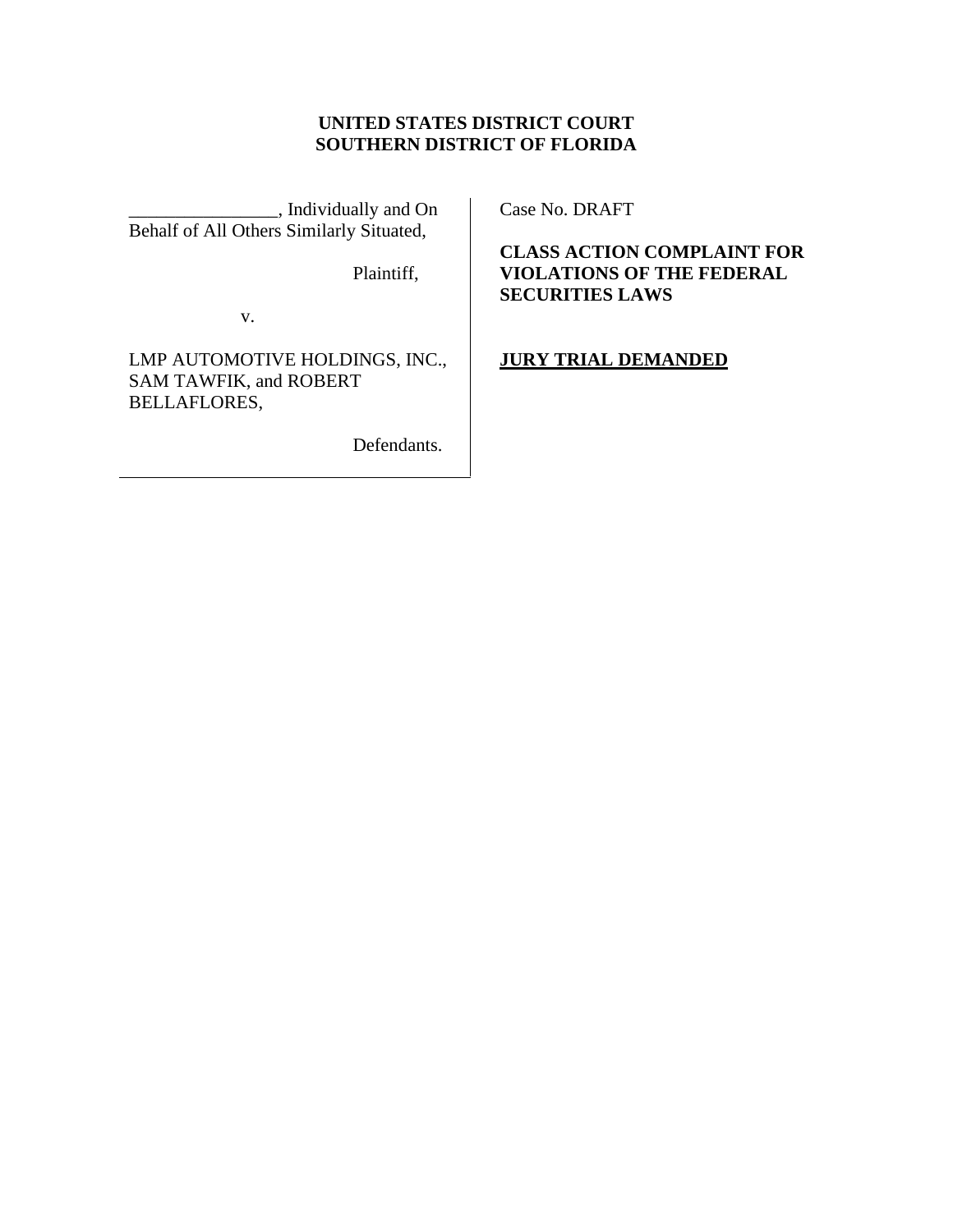Plaintiff \_\_\_\_\_\_\_\_\_\_\_\_\_\_\_\_ ("Plaintiff"), individually and on behalf of all others similarly situated, by and through his attorneys, alleges the following upon information and belief, except as to those allegations concerning Plaintiff, which are alleged upon personal knowledge. Plaintiff's information and belief is based upon, among other things, his counsel's investigation, which includes without limitation: (a) review and analysis of regulatory filings made by LMP Automotive Holdings, Inc. ("LMP" or the "Company") with the United States ("U.S.") Securities and Exchange Commission ("SEC"); (b) review and analysis of press releases and media reports issued by and disseminated by LMP; and (c) review of other publicly available information concerning LMP.

### **NATURE OF THE ACTION AND OVERVIEW**

1. This is a class action on behalf of persons and entities that purchased or otherwise acquired LMP securities between June 29, 2021, and May 19, 2022, inclusive (the "Class Period"). Plaintiff pursues claims against the Defendants under the Securities Exchange Act of 1934 (the "Exchange Act").

2. LMP, through its subsidiaries, offers customers the ability to buy, sell, rent and subscribe for, and obtain financing for automobiles online and in person. LMP buys pre-owned automobiles primarily through auctions or directly from other automobile dealers, and new automobiles from manufacturers and manufacturer distributors at fleet rates. LMP rents its automobiles to our customers and allows them to enter into subscription plans for automobiles in which customers have use of an automobile for a minimum of thirty days. LMP also sells its inventory, including automobiles previously included in its rental and subscription programs, to customers.

3. On April 15, 2022, LMP issed a press release titled "LMP Automotive Holdings, Inc. Provides a Corporate Update and Announces it will Delay its 2021 Financial Results."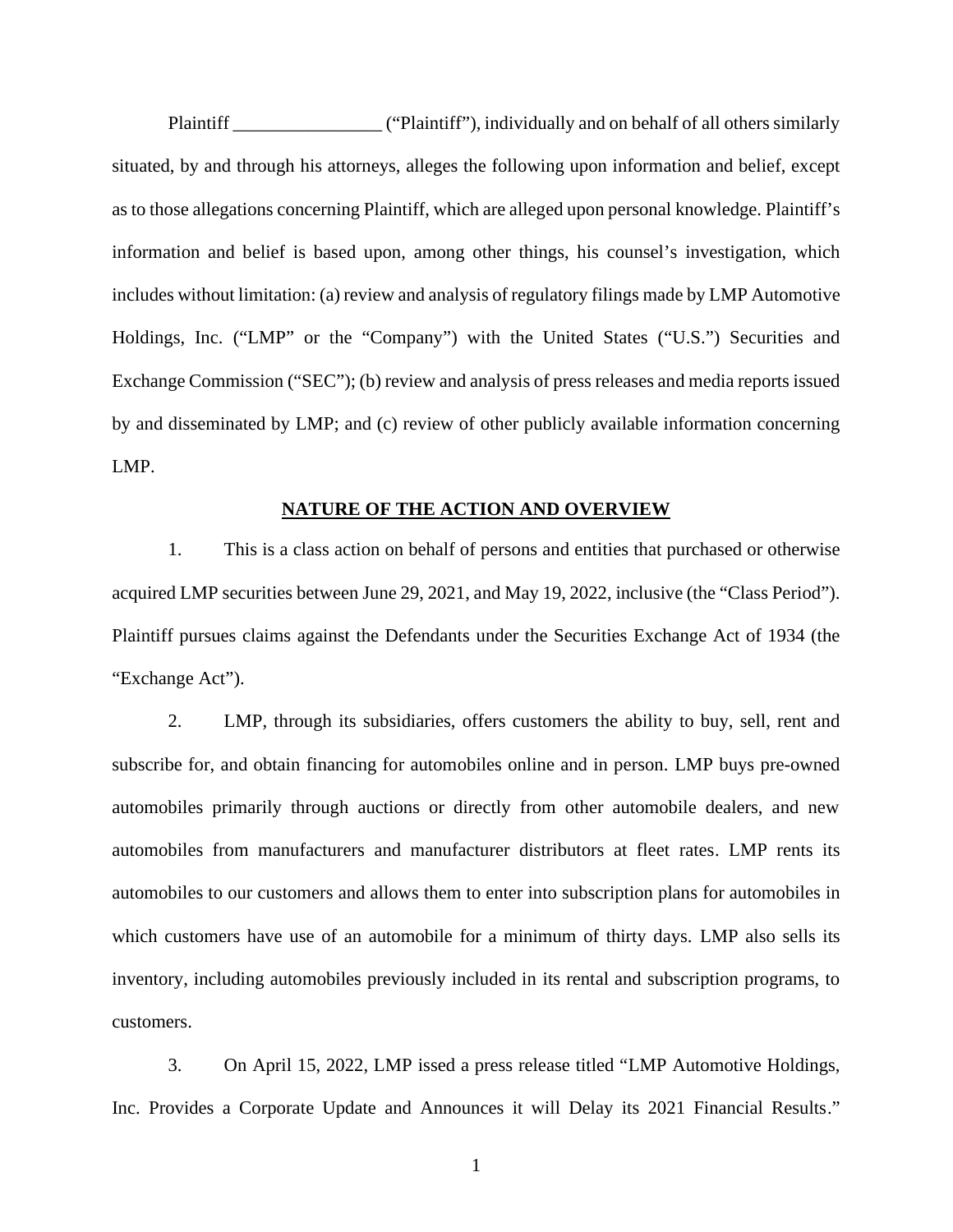Therein, MLP disclosed, that the Company was the Company's "delay in timely filing its Form 10-K is primarily a result of its ongoing evaluation of (i) the proper identification and elimination of intercompany transactions, (ii) estimates of chargeback reserves for finance and insurance products and (iii) various financial presentation matters related to the Company's business*, including as it relates to the presentation, characterization and amounts of such items in prior fiscal quarters*." (Emphaisis added).

4. On this news, the Company's stock price fell \$0.26 per share, or 6%, to close at \$4.02 per share on April 18, 2022.

5. On May 17, 2022, after the market closed, LMP disclosed that it could not timely file its Q1 2021 quarterly report because "[t]he compilation, dissemination and review of the information required to be presented in the Form 10-Q for the relevant fiscal quarter has imposed time constraints that have rendered timely filing of the Form 10-Q impracticable without undue hardship and expense to the registrant." In particular, the Company claimed the delay was attributable to its ongoing evaluation of "(i) the proper identification and elimination of intercompany transactions, (ii) estimates of chargeback reserves for finance and insurance products and (iii) various financial presentation matters related to the registrant's business." LMP further disclosed that due to errors in the Company's quarterly reports during fiscal year 2021, such reports "will likely need to be restated." The Company also disclosed that these errors may impact "certain previously disclosed material weaknesses in the registrant's controls over financial reporting."

6. On this news, the Company's stock price fell \$0.07 per share, or 1.5%, to close at \$4.60 per share on May 18, 2022.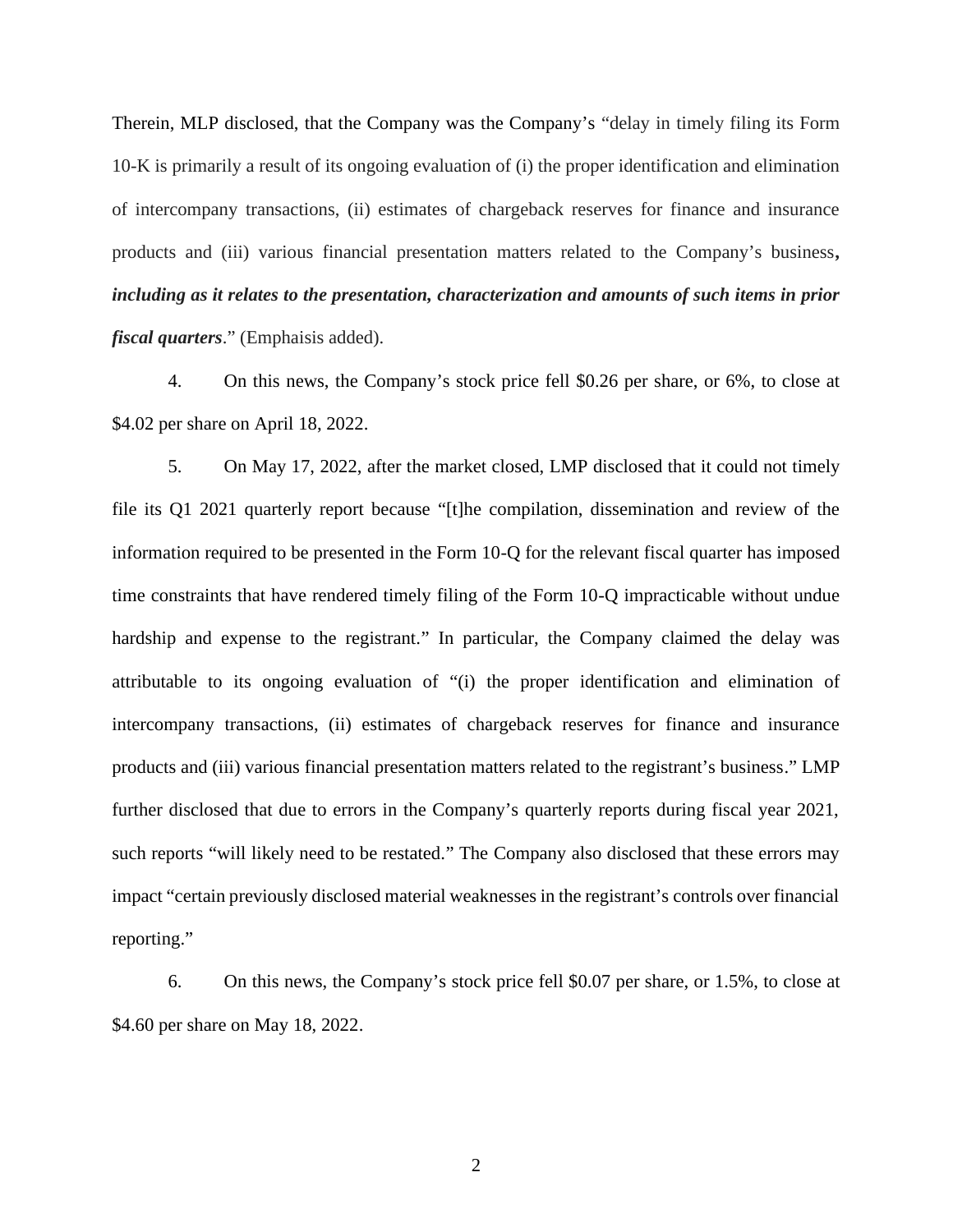7. On May 19, 2022, after the market closed, LMP issued a press release disclosing that "the Company's previously issued condensed consolidated financial statements as of and for the quarters ended March 31, 2021, June 30, 2021, and September 30, 2021 are required to be restated and should no longer be relied upon primarily due to the following errors: (i) the improper identification and elimination of intercompany transactions, (ii) incorrect estimates of chargeback reserves for finance and insurance products, and (iii) certain financial statement misclassifications impacting various balance sheet and income statement financial statement captions in the Relevant Periods." LMP further disclosed that the errors would cause "[a]n approximate decrease in total revenues and total cost of sales" of "\$10 to \$15 million for the nine months ended September 30, 2021," "\$4 to \$8 million for the six months ended June 30, 2021," and "\$500 thousand to \$1 million for the three months ended March 31, 2021." LMP further disclosed that "[c]ertain balance sheet captions for certain of the [r]elevant [p]eriods, including accounts payable, other non-current liabilities, and other current assets, are expected to be materially impacted." LMP further disclosed that "in light of the misstatements . . . material weaknesses exist in the Company's internal control over financial reporting and that the Company's disclosure controls and procedures were not effective."

8. On this news, the Company's stock price fell \$0.20 per share, or 4.4%, to close at \$4.26 per share on May 20, 2022.

9. Throughout the Class Period, Defendants made materially false and/or misleading statements, as well as failed to disclose material adverse facts about the Company's business, operations, and prospects. Specifically, Defendants failed to disclose to investors: (1) that the Company lacked adequate internal controls over accounting and financial reporting; (2) that, as a result, the Company engaged in the improper identification and elimination of intercompany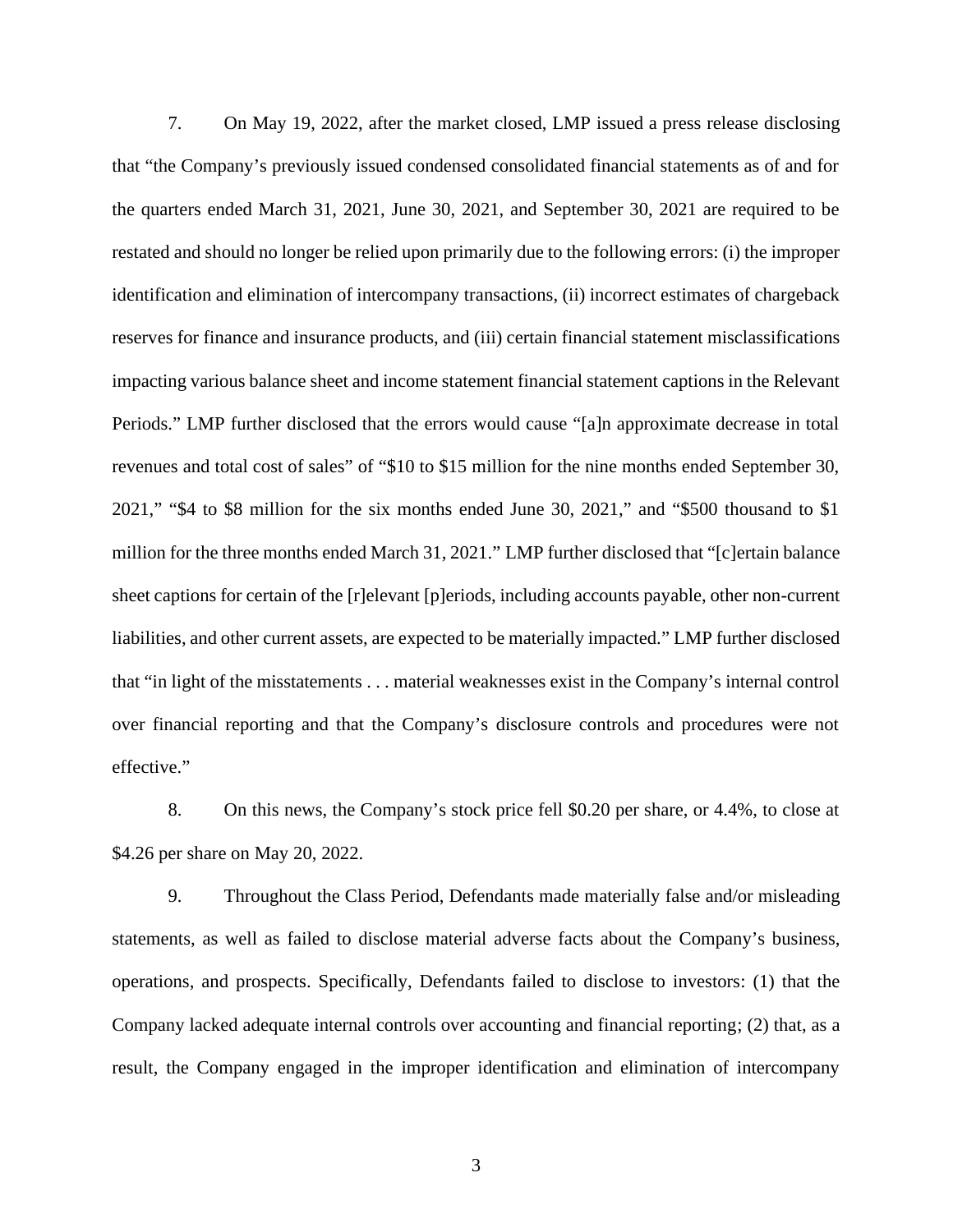transactions; (3) that the Company used incorrect estimates for chargeback reserves for finance and insurance products; (4) that the Company had misclassified certain items in its financial statements which impacting balance sheet and income statement financial statement captions; (5) that, as a result, the Company overstated its revenue; (6) that, as a result of the foregoing, the Company would have to restate certain of its previously issued financial statements and results; and (7) that, as a result of the foregoing, Defendants' positive statements about the Company's business, operations, and prospects were materially misleading and/or lacked a reasonable basis.

10. As a result of Defendants' wrongful acts and omissions, and the precipitous decline in the market value of the Company's securities, Plaintiff and other class members have suffered significant losses and damages.

### **JURISDICTION AND VENUE**

11. The claims asserted herein arise under Sections 10(b) and 20(a) of the Exchange Act (15 U.S.C. §§ 78j(b) and 78t(a)) and Rule 10b-5 promulgated thereunder by the SEC (17 C.F.R. § 240.10b-5).

12. This Court has jurisdiction over the subject matter of this action pursuant to 28 U.S.C. § 1331 and Section 27 of the Exchange Act (15 U.S.C. § 78aa).

13. Venue is proper in this Judicial District pursuant to 28 U.S.C. § 1391(b) and Section 27 of the Exchange Act (15 U.S.C. § 78aa(c)). Substantial acts in furtherance of the alleged fraud or the effects of the fraud have occurred in this Judicial District. Many of the acts charged herein, including the dissemination of materially false and/or misleading information, occurred in substantial part in this Judicial District. In addition, the Company's principal executive offices are in this District.

14. In connection with the acts, transactions, and conduct alleged herein, Defendants directly and indirectly used the means and instrumentalities of interstate commerce, including the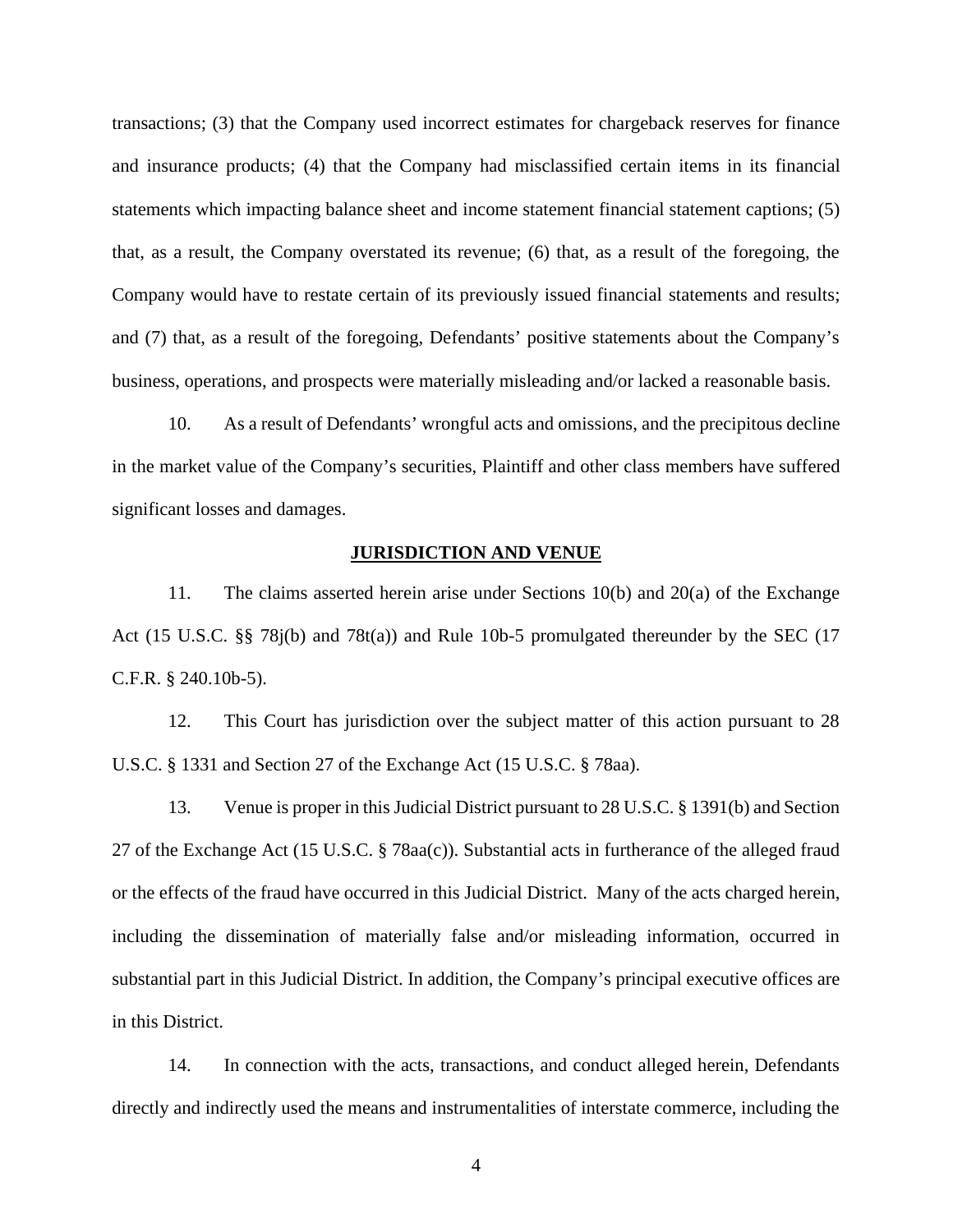United States mail, interstate telephone communications, and the facilities of a national securities exchange.

### **PARTIES**

15. Plaintiff \_\_\_\_\_\_\_\_\_\_\_\_\_\_\_\_, as set forth in the accompanying certification, incorporated by reference herein, purchased LMP securities during the Class Period, and suffered damages as a result of the federal securities law violations and false and/or misleading statements and/or material omissions alleged herein.

16. Defendant LMP is incorporated under the laws of Delaware with its principal executive offices located in Ft. Lauderdale, Florid. LMP's common stock trades on the NASDAQ exchange under the symbol "LMPX."

17. Defendant Sam Tawfik ("Tawfik") was the Company's Chief Executive Officer ("CEO") at all relevant times and the Company's interim Chief Financial Officer ("CFO") from April 16, 2021 to July 7, 2021.

18. Defendant Robert Bellaflores ("Bellaflores") was the Company's Chief Financial Officer ("CFO") from July 7, 2021, through the end of the Class Period.

19. Defendants Tawfik and Bellaflores (collectively the "Individual Defendants"), because of their positions with the Company, possessed the power and authority to control the contents of the Company's reports to the SEC, press releases and presentations to securities analysts, money and portfolio managers and institutional investors, i.e., the market. The Individual Defendants were provided with copies of the Company's reports and press releases alleged herein to be misleading prior to, or shortly after, their issuance and had the ability and opportunity to prevent their issuance or cause them to be corrected. Because of their positions and access to material non-public information available to them, the Individual Defendants knew that the adverse factsspecified herein had not been disclosed to, and were being concealed from, the public,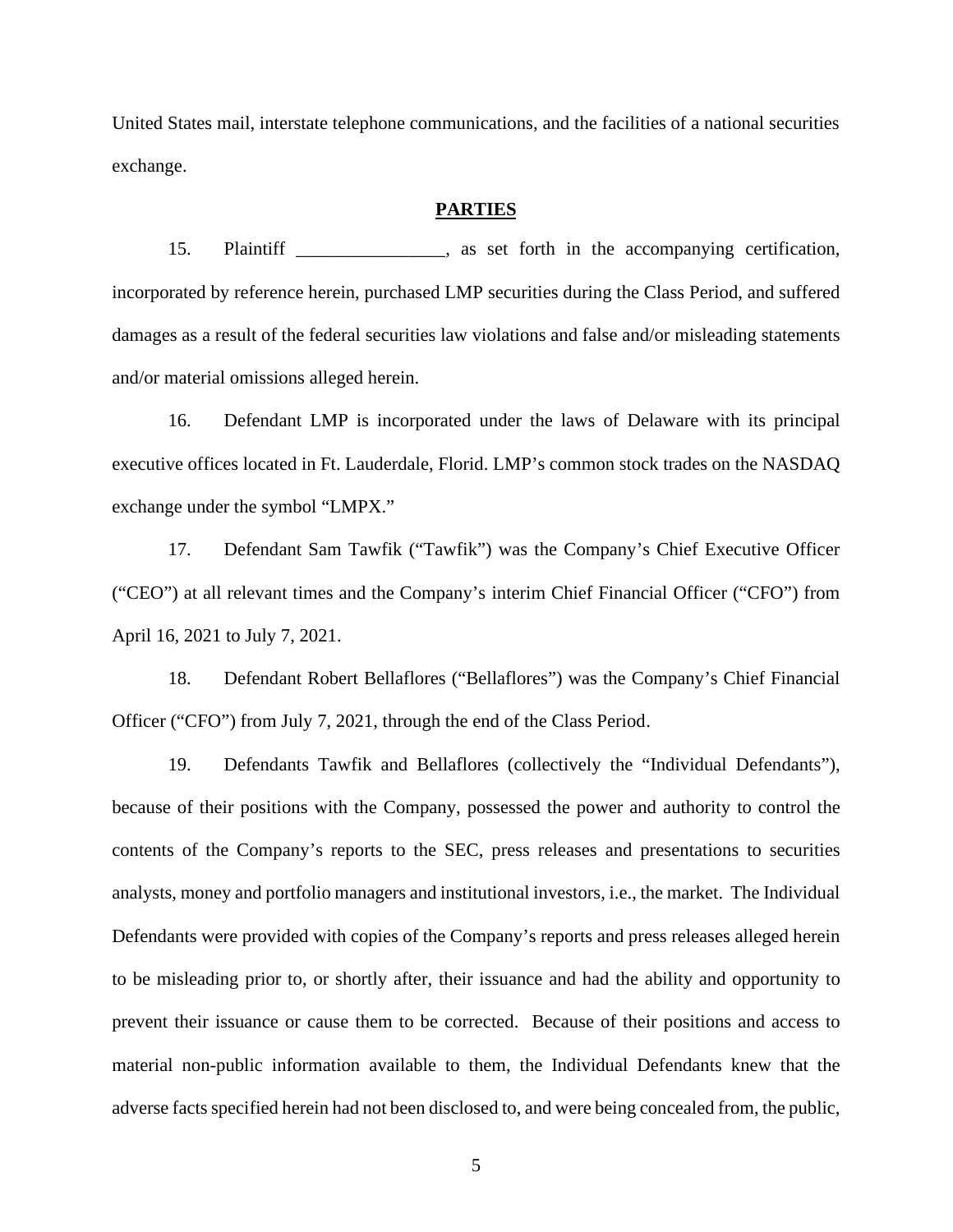and that the positive representations which were being made were then materially false and/or misleading. The Individual Defendants are liable for the false statements pleaded herein.

### **SUBSTANTIVE ALLEGATIONS**

### **Background**

20. LMP, through its subsidiaries, offers customers the ability to buy, sell, rent and subscribe for, and obtain financing for automobiles online and in person. LMP buys pre-owned automobiles primarily through auctions or directly from other automobile dealers, and new automobiles from manufacturers and manufacturer distributors at fleet rates. LMP rents its automobiles to our customers and allows them to enter into subscription plans for automobiles in which customers have use of an automobile for a minimum of thirty days. LMP also sells its inventory, including automobiles previously included in its rental and subscription programs, to customers.

### **Materially False and Misleading Statements Issued During the Class Period**

21. The Class Period begins on June 29, 2021. On that day, LMP published a press release titled "LMP Automotive Holdings, Inc. Announces First Quarter Financial Results And Provides Second Quarter Internal Outlook." Therein, LMP, in relevant part, stated:

#### **First Quarter 2021 Highlights**

All financial comparisons stated below are versus Q-1 2020, unless otherwise noted.

- **Revenue increased \$27.7M to \$33.0M**
- **Overall Gross Profit increased by \$5.5M to \$6.0M**
- **Gross Profit Margin increased by 8.9% to 18.2%**
- **Adjusted EBITDA 1 increased by \$3.1M to \$1.9M or \$0.19 per share**
- **Adjusted Net Income was \$1.3M or \$0.13 per share**
- **Cash increased by \$1.3M to \$19.4M**
- **Adjusted Shareholder Equity increased by \$18.3M to \$47.5M**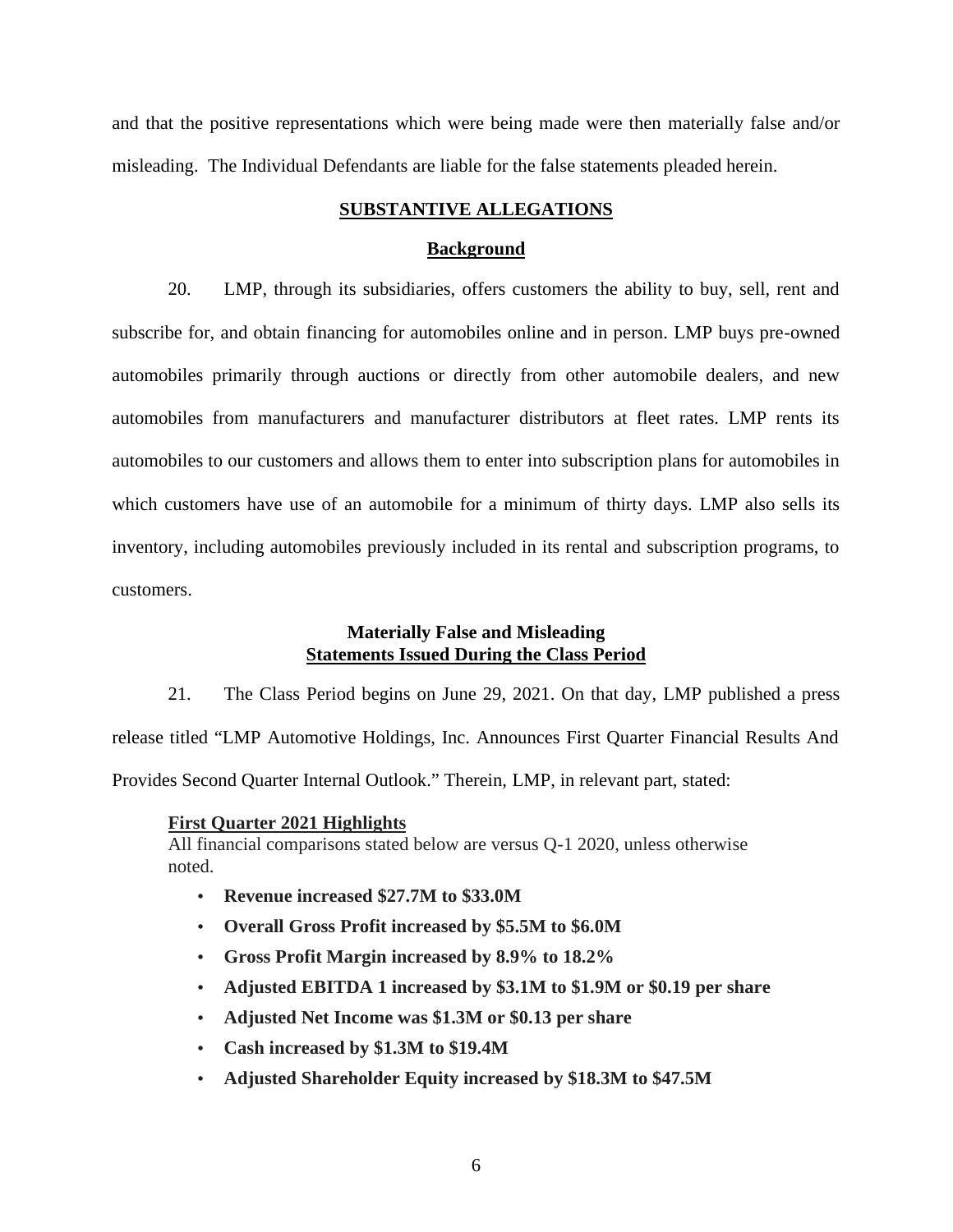# **Second Quarter 2021 Internal Outlook**

Second quarter 2021 internal outlook data stated below are approximations and could vary based on actual results.

- **Revenue - \$147.6M**
- **Overall Gross Profit - \$26.7M**
- **Gross Profit Margin - 18.1%**
- **Cash - \$25.1M**
- **Adjusted EBITDA - \$10.3M or \$1.03 per share**

FORT LAUDERDALE, Fla., June 29, 2021 (GLOBE NEWSWIRE) -- LMP Automotive Holdings, Inc. (NASDAQ: LMPX) ("LMP" or the "Company"), an e commerce and facilities-based automotive retailer in the United States, today reported its strongest first quarter financial results in Company history and provided its second quarter internal outlook. Management will hold a conference call at 4:30p.m. ET today to review and discuss the Company's business and results.

Sam Tawfik, the Company's Chairman and Chief Executive Officer commented, "The strong improvements throughout the quarter occurred as a result of contributions of only a fractional month in March from acquisitions that we closed. This led us to the strongest first quarter financial results in our history. Management also witnessed accelerating growth in sales and gross profits in the second quarter and, as a result, we are expecting the second quarter results to be ahead of our internal outlook with expected revenue of approximately \$147.6 million and Adjusted EBITDA of approximately \$10.3 million or \$1.03 per share. On an annualized basis in the second half of this year, we are expecting revenue to be approximately \$610 million and Adjusted EBITDA of \$44 million or \$4.38 per share."

Tawfik concluded, "In March, we announced an agreement to purchase an 85% interest in two metropolitan area Chrysler Jeep Dodge Ram dealerships in New York, which we expect close in the third quarter of this year. Upon the closing of these acquisitions and the one remaining Stage One dealership acquisition, LMP's total franchise dealership operations and location count would be 19 and 17 respectively, with expected consolidated annualized revenue, Adjusted EBITDA and Adjusted EBITDA per share run rate to be approximately \$910 million, \$53 million, and \$5.18, respectively.

Our pipeline of prospective dealership acquisitions is more active than we have ever seen, and we believe we are on track to achieve our goal of adding an additional 80 to 100 locations to our network by the end of next year by way of partnerships, mergers, and acquisitions. We project these additions to our network have the potential to add \$5.1 billion to \$6.4 billion in revenue, \$229 to \$288 million in Adjusted EBITDA or \$8.80 to \$11.00 in Adjusted EBITDA per share.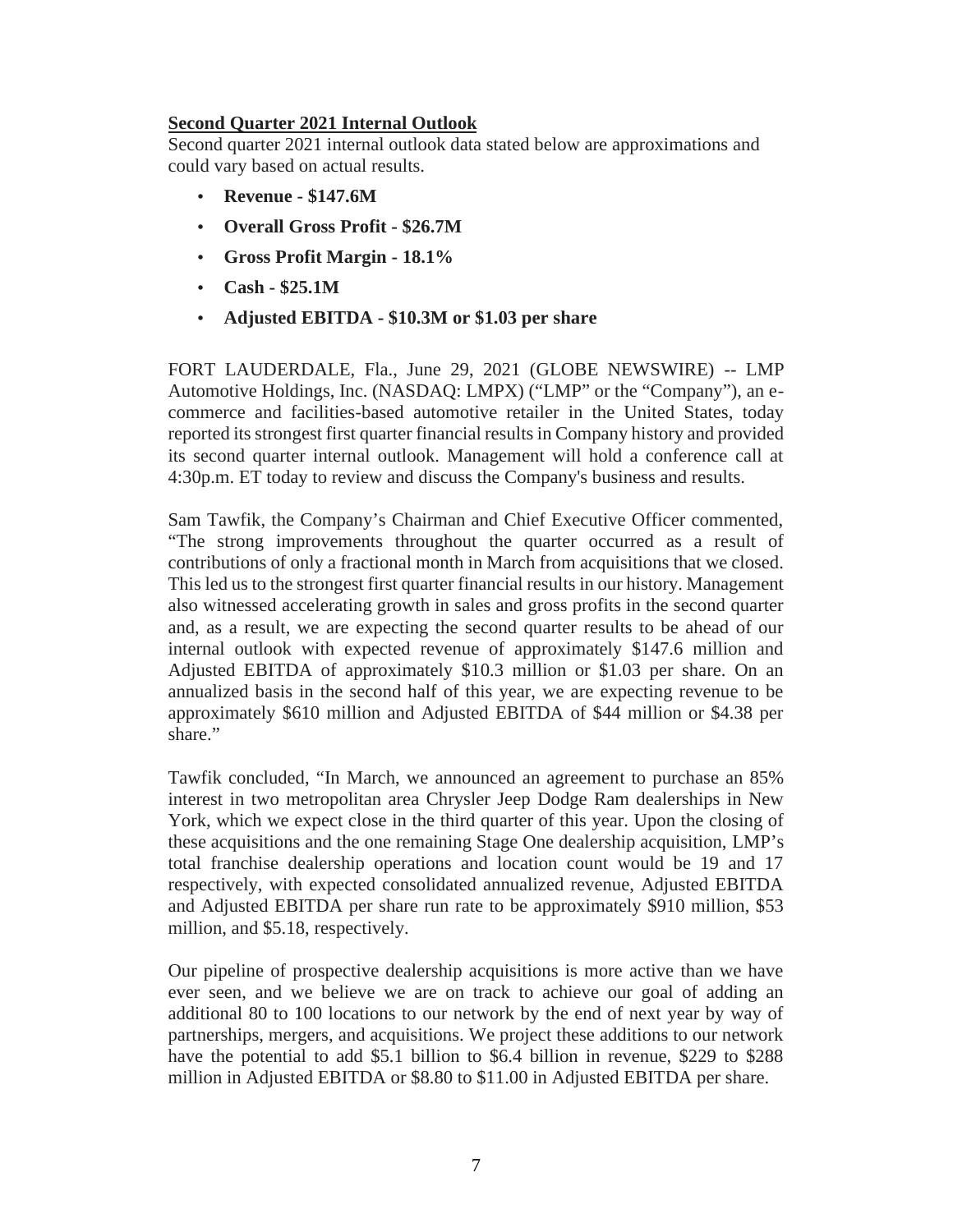22. On June 29, 2021, LMP filed its Quarterly Report with the SEC on Form 10-Q for

the quarterly period ended March 31, 2021. The Company's 10-Q was signed by Defendant

Tawfik and reaffirmed the Company's financial results previously announced the same day.

23. The Company's Form 10-Q contained a certification pursuant to the Sarbanes-

Oxley Act of 2002 ("SOX"), signed by Defendant Tawfik, who certified:

1. I have reviewed this Quarterly Report on Form 10-Q of LMP Automotive Holdings, Inc. for the quarter ended March 31, 2021.

2. Based on my knowledge, this report does not contain any untrue statement of a material fact or omit to state a material fact necessary to make the statements made, in light of the circumstances under which such statements were made, not misleading with respect to the period covered by this report;

3. Based on my knowledge, the financial statements, and other financial information included in this report, fairly present in all material respects the financial condition, results of operations and cash flows of the registrant as of, and for, the periods presented in this report;

4. The registrant's other certifying officer and I are responsible for establishing and maintaining disclosure controls and procedures (as defined in Exchange Act Rules 13a-15(e) and 15d-15(e)) and internal control over financial reporting (as defined in Exchange Act Rules 13a-15(f) and 15d-15(f)) for the registrant and have:

(a) Designed such disclosure controls and procedures, or caused such disclosure controls and procedures to be designed under our supervision, to ensure that material information relating to the registrant, including its consolidated subsidiaries, is made known to us by others within those entities, particularly during the period in which this report is being prepared;

(b) Designed such internal control over financial reporting, or caused such internal control over financial reporting to be designed under our supervision, to provide reasonable assurance regarding the reliability of financial( reporting and the preparation of financial statements for external purposes in accordance with generally accepted accounting principles;

(c) Evaluated the effectiveness of the registrant's disclosure controls and procedures and presented in this report our conclusions about the effectiveness of the disclosure controls and procedures, as of the end of the period covered by this report based on such evaluation; and

(d) Disclosed in this report any change in the registrant's internal control over financial reporting that occurred during the registrant's most recent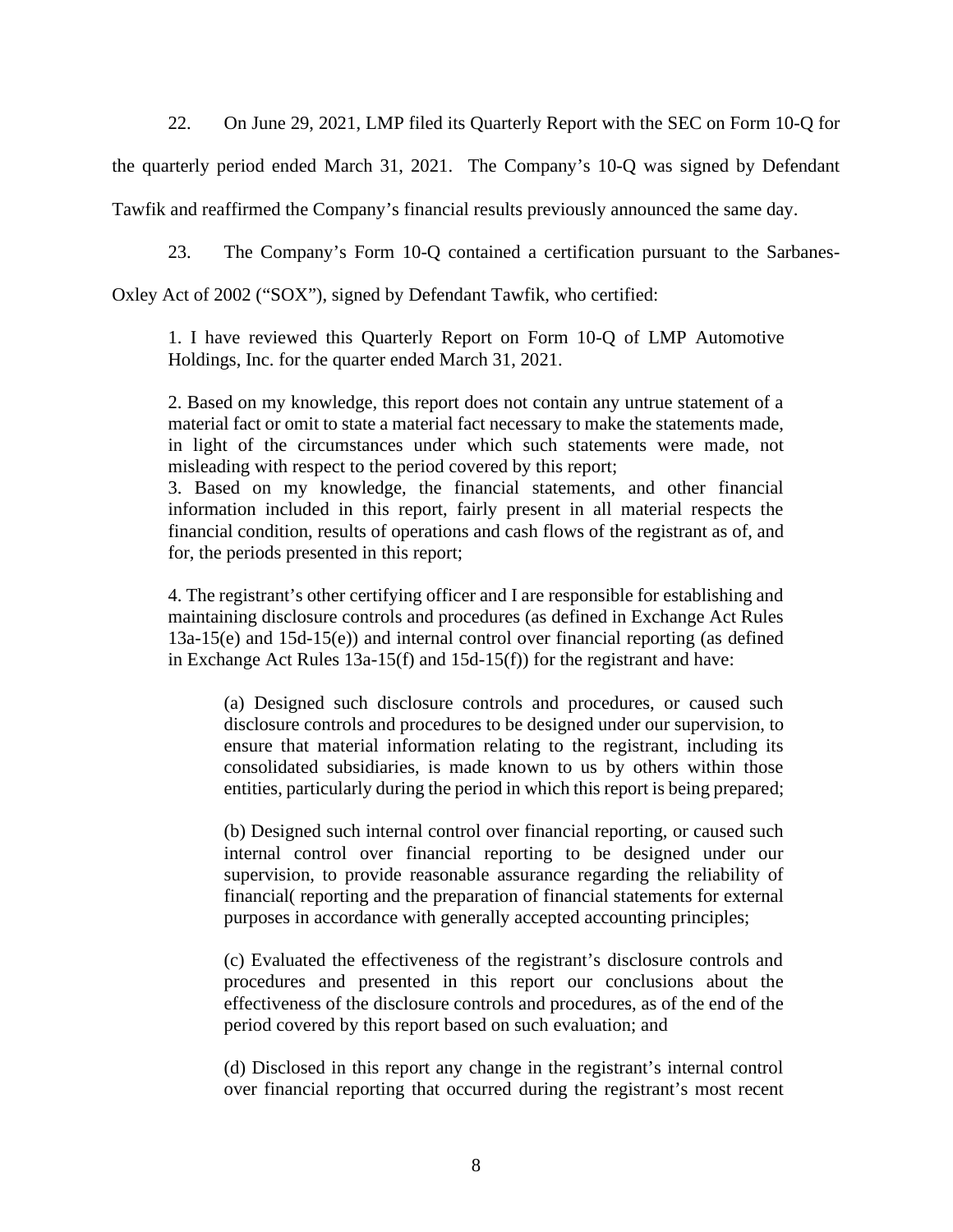fiscal quarter (the registrant's fourth fiscal quarter in the case of an annual report) that has materially affected, or is reasonably likely to materially affect, the registrant's internal control over financial reporting; and

5. The registrant's other certifying officer and I have disclosed, based on our most recent evaluation of internal control over financial reporting, to the registrant's auditors and the audit committee of the registrant's board of directors (or persons performing the equivalent functions):

(a) All significant deficiencies and material weaknesses in the design or operation of internal control over financial reporting which are reasonably likely to adversely affect the registrant's ability to record, process, summarize and report financial information; and

(b) Any fraud, whether or not material, that involves management or other employees who have a significant role in the registrant's internal control over financial reporting.

24. On August 12, 2021, LMP published a press release titled "LMP Automotive

Holdings, Inc. Announces Second Quarter Financial Results." Therein, LMP, in relevant part,

stated:

# **Second Quarter 2021 Highlights**

All financial comparisons stated below are compared to the second quarter of 2020, unless otherwise noted.

- **Revenue increased \$132.3M to \$140.0M**
- **Overall Gross Profit increased by \$25.0M to \$26.4M**
- **Gross Profit Margin increased by 0.9% to 18.9%**
- **Adjusted Net Income was \$8.6M or \$0.86 per share**
- **Adjusted EBITDA increased by \$10.3 M to \$11.1M or \$1.10 per share**
- **Cash increased by \$6.7M to \$24.3M**
- **Adjusted Shareholder Equity increased by \$17.4M to \$46.6M**

FORT LAUDERDALE, Fla., Aug. 12, 2021 (GLOBE NEWSWIRE) -- LMP Automotive Holdings, Inc. (NASDAQ: LMPX) ("LMP" or the "Company"), an e commerce and facilities-based automotive retailer in the United States, today reported its second quarter financial results. Management will hold a conference call at 4:30p.m. ET today to review and discuss the Company's business and results. Sam Tawfik, the Company's Chairman and Chief Executive Officer, commented, "On an annualized basis in the second half of this year, we are expecting revenue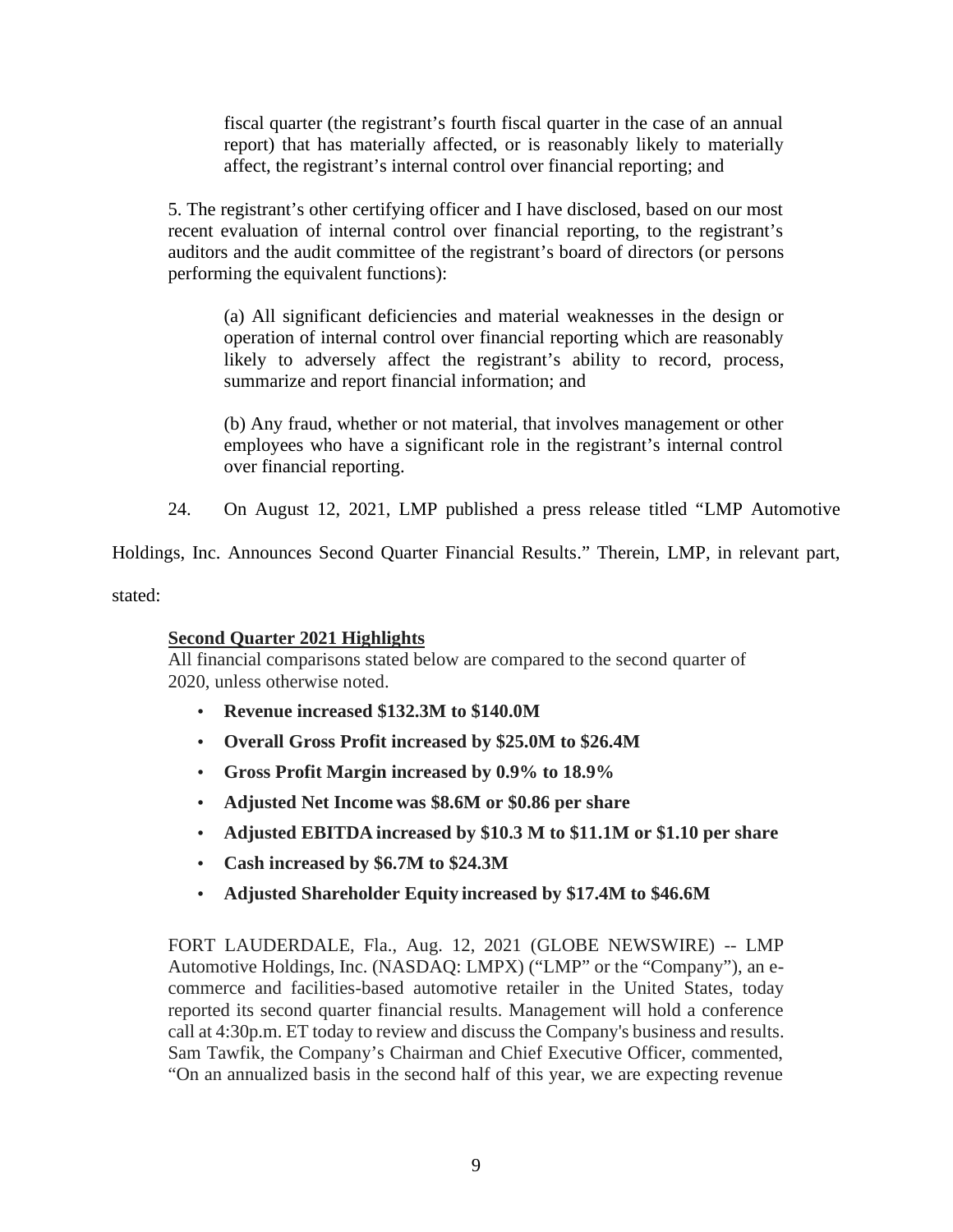to be approximately \$610 million and Adjusted EBITDA of \$44 million or \$4.38 per share."

Tawfik concluded, "Upon closing of all the acquisitions we previously announced, LMP's total franchise dealerships and retail & fleet operations location count would be 28 and 21, respectively, with expected consolidated annualized revenue, Adjusted EBITDA and Adjusted EBITDA per share run rate to be approximately \$1.4 billion, \$88 million, and \$8.04, respectively. These acquisitions will strategically add density in key geographic markets and increase our regional footprint.

Our pipeline of prospective dealership acquisitions is more active than we have ever seen, and we believe we are on track to achieve our goal of 80 to 100 locations within our network by the end of next year by way of partnerships, mergers, and acquisitions. We project these additions to our network combined with our current operations and contracted acquisitions on an annualized basis will propel the company to total of \$6.5 billion to \$7.8 billion in revenue, \$317 to \$376 million in Adjusted EBITDA or \$16.84 to \$19.04 in Adjusted EBITDA per share."

(Footnotes omitted.)

25. On August 16, 2021, LMP filed its Quarterly Report with the SEC on Form 10-Q

for the quarterly period ended June 30, 2021. The Company's Form 10-Q was signed by Defendants Tawfik and Bellaflores reaffirmed the Company's financial results previously announced on August 12, 2021. The Form 10-Q contained certifications pursuant to SOX, signed by Defendants Tawfik and Bellaflores, substantially similar to the certifications described in ¶ 21,

*supra*.

26. On November 15, 2021, LMP published a press release titled "LMP Automotive

Holdings, Inc. Announces Third Quarter 2021 Financial Results." Therein, LMP, in relevant part,

stated:

### **Third Quarter 2021 Highlights**

All financial comparisons stated below are compared to the third quarter of 2020, unless otherwise noted.

- **Revenue increased \$128.0M to \$141.4M**
- **Overall Gross Profit increased by \$26.7M to \$27.6M**
- **Gross Profit Margin increased by 12.9% to 19.5%**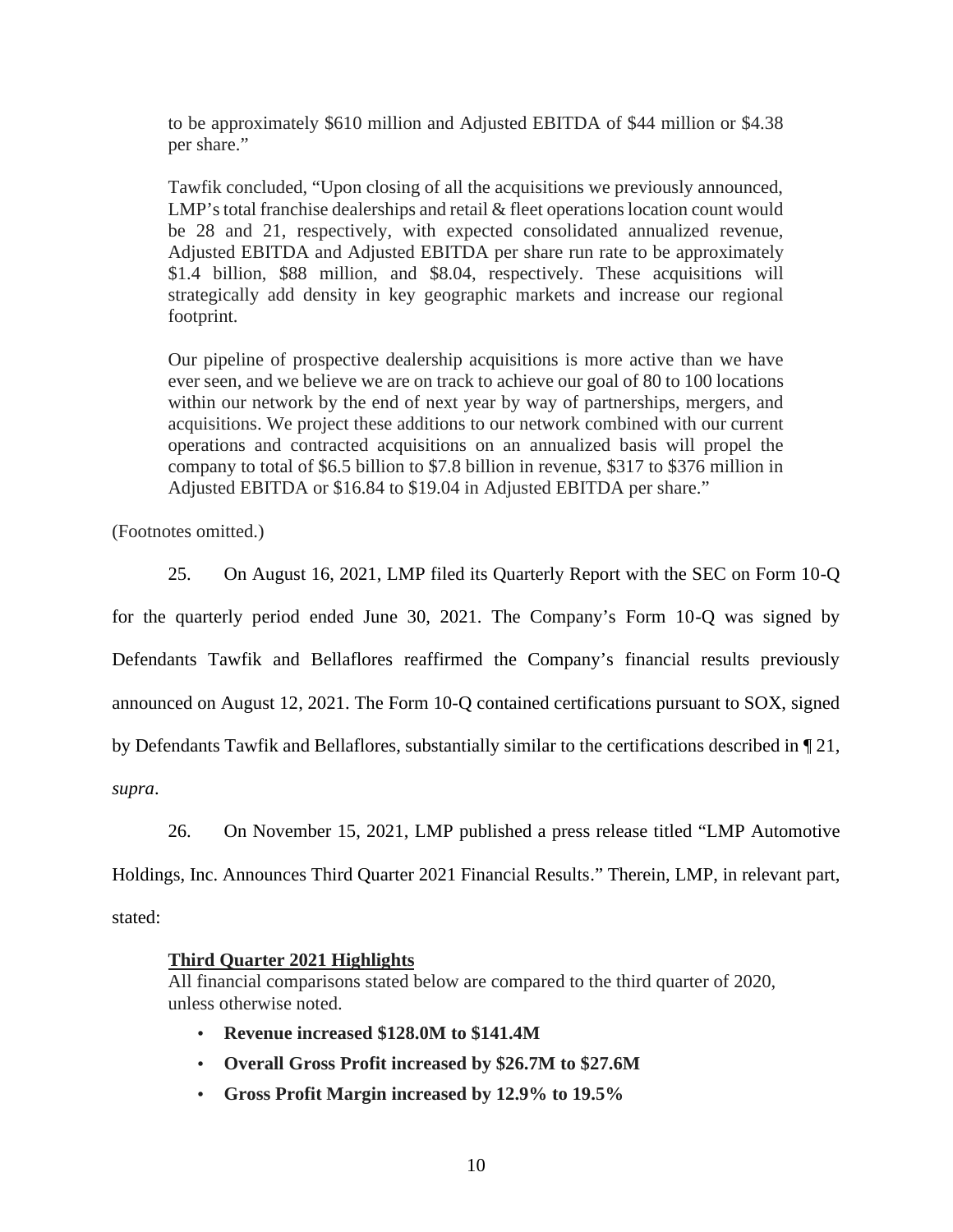- **Adjusted Net Income was \$8.6M or \$0.85 per share**
- **Adjusted EBITDA increased by \$12.1M to \$11.9M or \$1.18 per share**
- **Adjusted Shareholder Equity** <sup>1</sup> **increased by \$19.3M to \$50.9M**

FORT LAUDERDALE, Fla., Nov. 15, 2021 (GLOBE NEWSWIRE) -- LMP Automotive Holdings, Inc. (NASDAQ: LMPX) ("LMP" or the "Company"), an e commerce and facilities-based automotive retailer in the United States, today reported its third quarter 2021 financial results. Management will hold a conference call at 4:30p.m. ET today to review and discuss the Company's business and results. Sam Tawfik, the Company's Chairman and Chief Executive Officer commented, "During the quarter, consumer demand continued to outpace supply, driven by the ongoing manufacturing supply chain disruptions, historical consumer purchase deferrals and the increased consumer desire for personal transportation. New vehicle inventory remains at historically low levels and predicted to remain the same into the near future.

New vehicle sales are constrained by reduced production volume and low inventory levels. We expect this pent-up demand to continue to support sales for the foreseeable future."

Tawfik concluded, "LMP has signed and announced acquisition agreements which are subject to customary terms and conditions, including manufacturer approval, and are expected to close in the coming months.

These acquisitions will strategically add density in key geographic markets and increase our regional footprint."

(Footnotes omitted.)

27. On November 16, 2021, LMP filed its Quarterly Report with the SEC on Form 10-

Q for the quarterly period ended September 30, 2021. The Company's Form 10-Q was signed by Defendants Tawfik and Bellaflores reaffirmed the Company's financial results previously announced on November 15, 2021. The Form 10-Q contained certifications pursuant to SOX, signed by Defendants Tawfik and Bellaflores, substantially similar to the certifications described in ¶ 21,*supra*.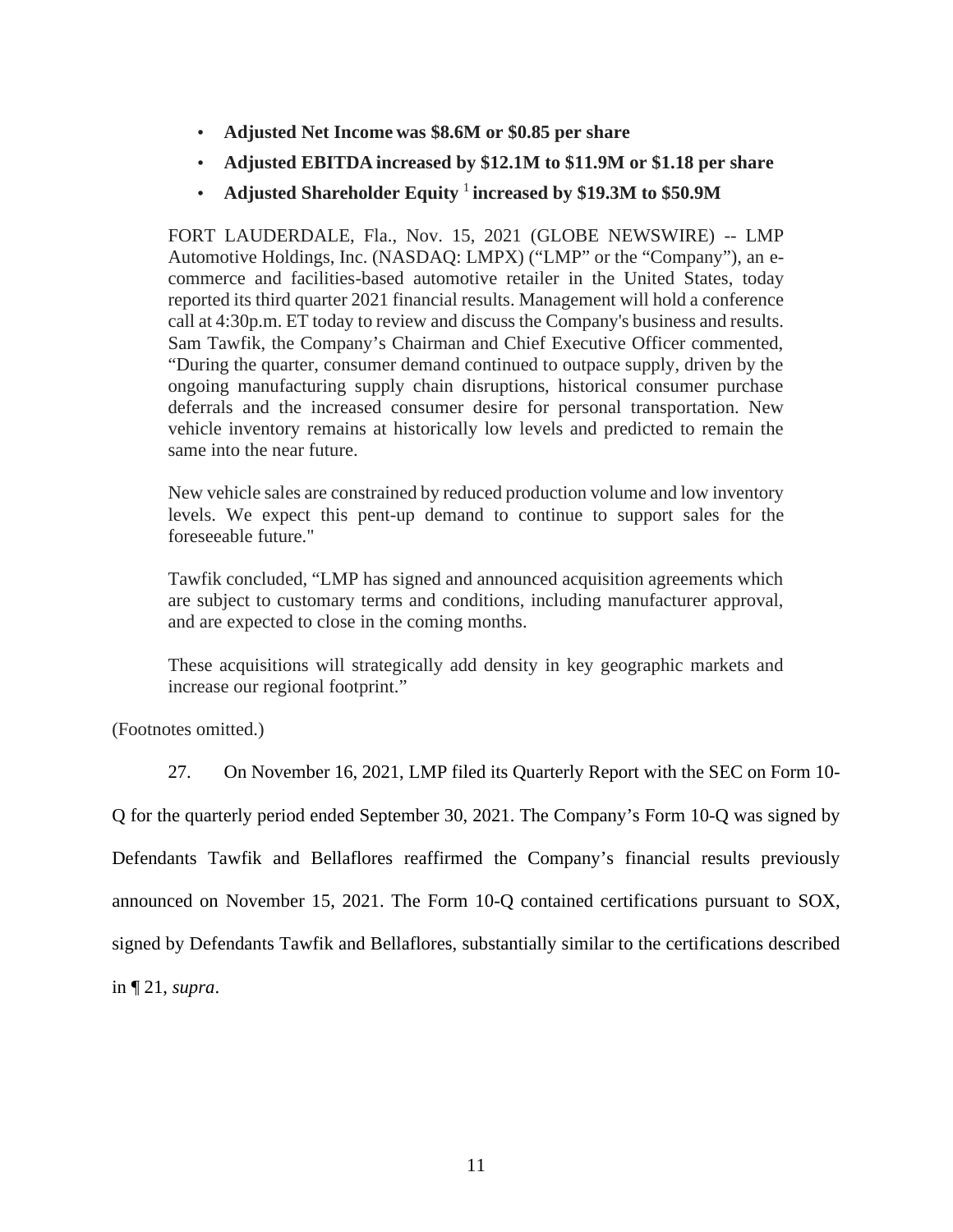28. On November 15, 2021, LMP published a press release titled "LMP Automotive

Holdings, Inc. Announces Third Quarter 2021 Financial Results." Therein, LMP, in relevant part,

stated:

# **Third Quarter 2021 Highlights**

All financial comparisons stated below are compared to the third quarter of 2020, unless otherwise noted.

- **Revenue increased \$128.0M to \$141.4M**
- **Overall Gross Profit increased by \$26.7M to \$27.6M**
- **Gross Profit Margin increased by 12.9% to 19.5%**
- **Adjusted Net Income was \$8.6M or \$0.85 per share**
- **Adjusted EBITDA increased by \$12.1M to \$11.9M or \$1.18 per share**
- **Adjusted Shareholder Equity** <sup>1</sup> **increased by \$19.3M to \$50.9M**

FORT LAUDERDALE, Fla., Nov. 15, 2021 (GLOBE NEWSWIRE) -- LMP Automotive Holdings, Inc. (NASDAQ: LMPX) ("LMP" or the "Company"), an e commerce and facilities-based automotive retailer in the United States, today reported its third quarter 2021 financial results. Management will hold a conference call at 4:30p.m. ET today to review and discuss the Company's business and results. Sam Tawfik, the Company's Chairman and Chief Executive Officer commented, "During the quarter, consumer demand continued to outpace supply, driven by the ongoing manufacturing supply chain disruptions, historical consumer purchase deferrals and the increased consumer desire for personal transportation. New vehicle inventory remains at historically low levels and predicted to remain the same into the near future.

New vehicle sales are constrained by reduced production volume and low inventory levels. We expect this pent-up demand to continue to support sales for the foreseeable future."

Tawfik concluded, "LMP has signed and announced acquisition agreements which are subject to customary terms and conditions, including manufacturer approval, and are expected to close in the coming months.

These acquisitions will strategically add density in key geographic markets and increase our regional footprint."

(Footnotes omitted.)

29. On November 16, 2021, LMP filed its Quarterly Report with the SEC on Form 10-

Q for the quarterly period ended September 30, 2021. The Company's Form 10-Q was signed by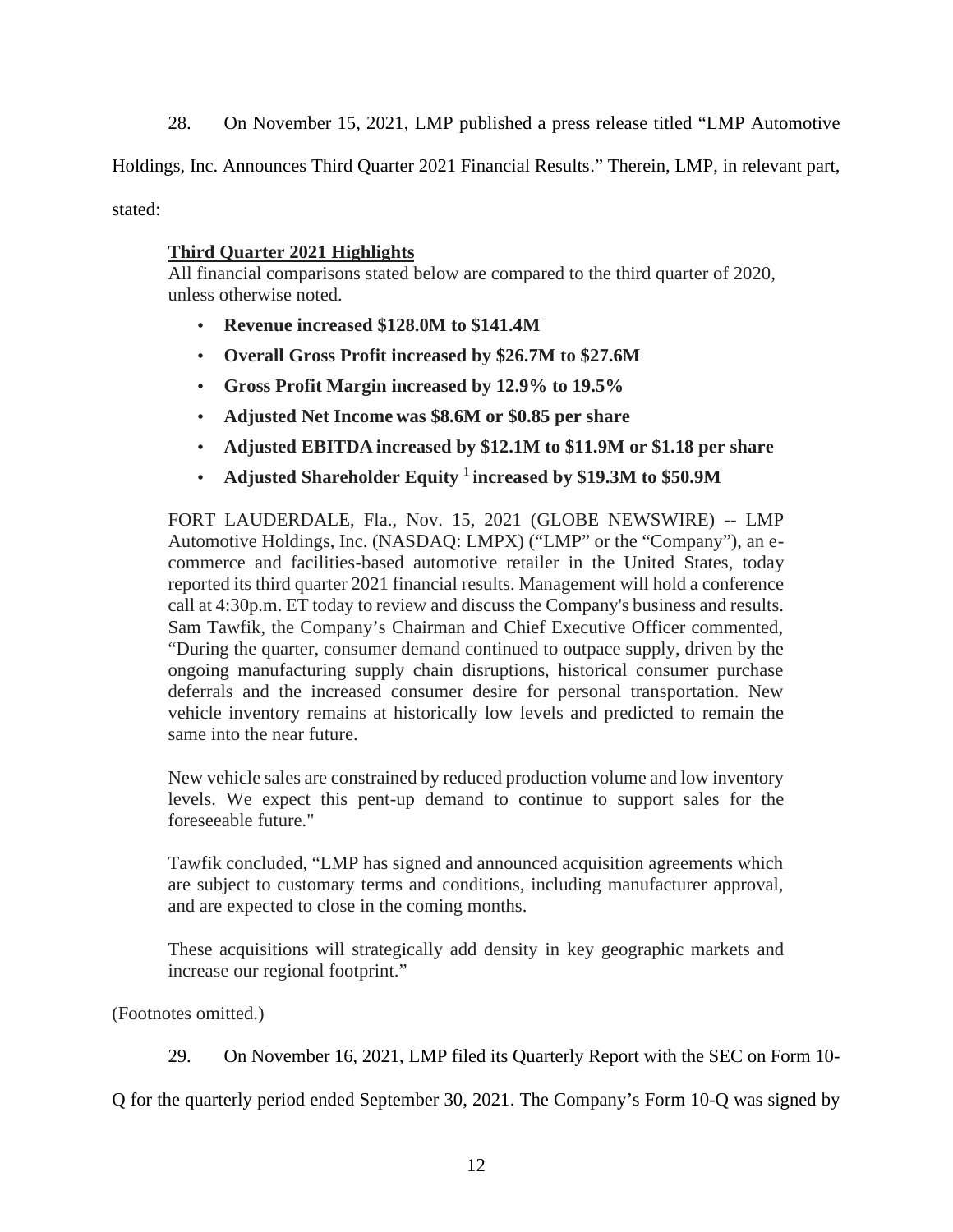Defendants Tawfik and Bellaflores reaffirmed the Company's financial results previously announced on November 15, 2021. The Form 10-Q contained certifications pursuant to SOX, signed by Defendants Tawfik and Bellaflores, substantially similar to the certifications described in ¶ 21,*supra*.

30. The above statements identified in ¶¶ 19-27 were materially false and/or misleading, and failed to disclose material adverse facts about the Company's business, operations, and prospects. Specifically, Defendants failed to disclose to investors: (1) that the Company lacked adequate internal controls over accounting and financial reporting; (2) that, as a result, the Company engaged in the improper identification and elimination of intercompany transactions; (3) that the Company used incorrect estimates for chargeback reserves for finance and insurance products; (4) that the Company had misclassified certain items in its financial statements which impacting balance sheet and income statement financial statement captions; (5) that, as a result, the Company overstated its revenue; (6) that, as a result of the foregoing, the Company would have to restate certain of its previously issued financial statements and results; and (7) that, as a result of the foregoing, Defendants' positive statements about the Company's business, operations, and prospects were materially misleading and/or lacked a reasonable basis.

31. On April 15, 2022, LMP issed a press release titled "LMP Automotive Holdings, Inc. Provides a Corporate Update and Announces it will Delay its 2021 Financial Results." Therein, MLP disclosed, in relevant part:

DFORT LAUDERDALE, Fla., April 15, 2022 (GLOBE NEWSWIRE) -- LMP Automotive Holdings, Inc. (NASDAQ: LMPX) ("LMP" or the "Company"), an e commerce and facilities-based automotive retailer in the United States, today provided a corporate update and announces it will delay its 2021 financial results.

### **Q1 2022 Financial Update**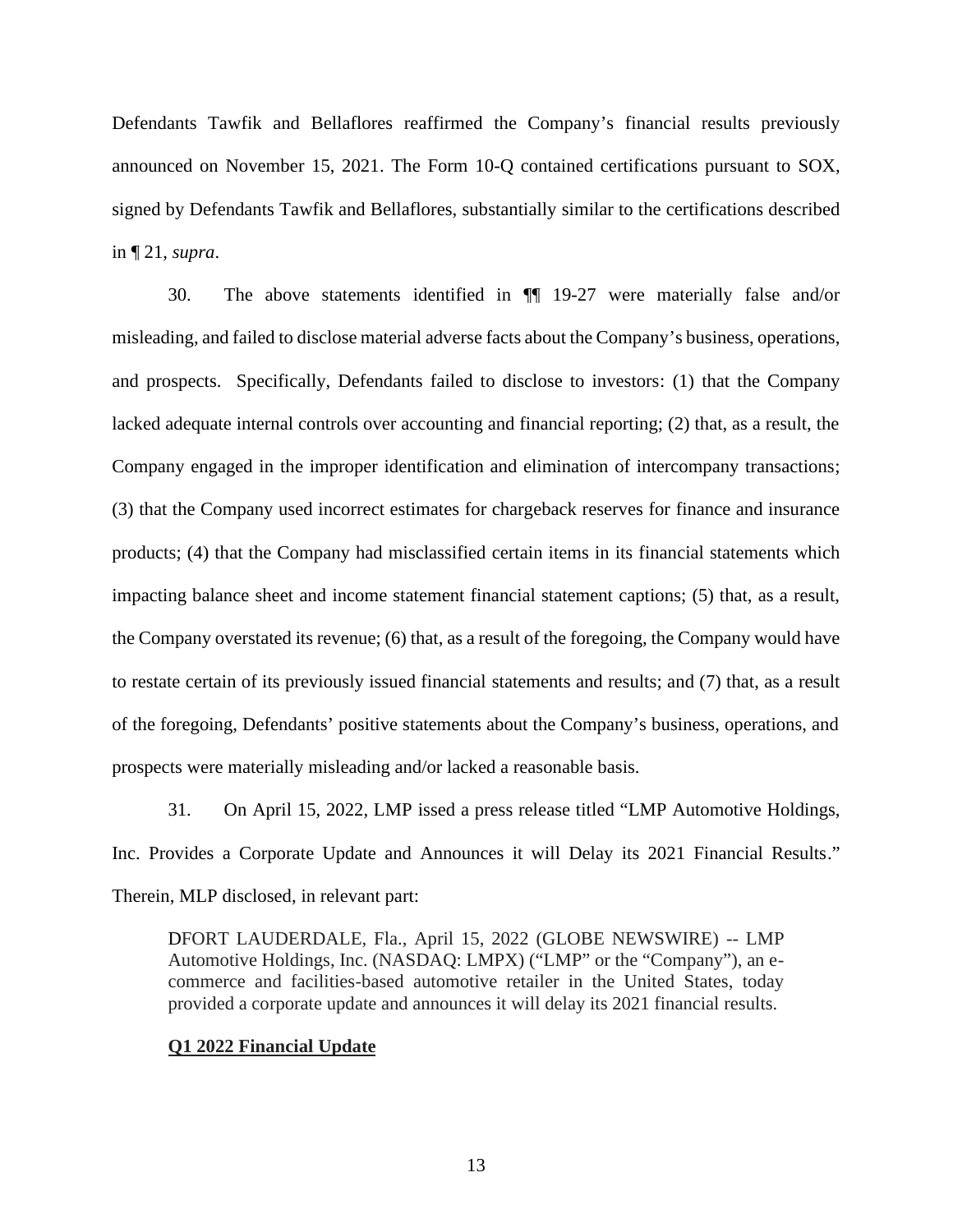Year to date, we are witnessing robust gross profits and revenue growth month over-month. Revenue in the month of March was at its highest levels as compared to monthly revenue in the trailing 9 months.

# **Balance Sheet Update**

# **LMP utilized approximately \$16 million in cash from its balance sheet in the fourth quarter of 2021 for the following:**

We completed the acquisition of our contracted White Plains, New York Chrysler Dodge Jeep Ram in the early fourth quarter of 2021 using approximately **\$5 million** in cash from the company's balance sheet, 55,000 shares of common stock and \$1.3 million in cash from our existing credit facility.

We reduced our existing term loan debt by approximately **\$11 million** in the fourth quarter of 2021, resulting in a balance of approximately \$85 million, of which the Company allocates \$53 million to its real-estate holdings and \$32 million to its dealership blue sky purchase debt.

Cash at the end of the first quarter of 2022 was approximately \$30 million, our highest on record.

# **Delay of 2021 Financial Results**

As stated on our Form 12b-25 filed with the Securities and Exchange Commission on March 31, 2022, there was a significant change in our results of operations when compared to the results from the corresponding period in the prior year, primarily as a result of previously announced acquisitions that closed during the year ended December 31, 2021.

The compilation, dissemination and review of the information required to be presented in the Company's Form 10-K for the year ended December 31, 2021 has imposed time constraints that have rendered timely filing of the Form 10-K impracticable without undue hardship and expense to the Company. The Company's delay in timely filing its Form 10-K is primarily a result of its ongoing evaluation of (i) the proper identification and elimination of intercompany transactions, (ii) estimates of chargeback reserves for finance and insurance products and (iii) various financial presentation matters related to the Company's business*, including as it relates to the presentation, characterization and amounts of such items in prior fiscal quarters*. The Company is also evaluating the impact of these matters as it relates to certain previously disclosed material weaknesses in the company's controls over financial reporting.

(Emphasis added.)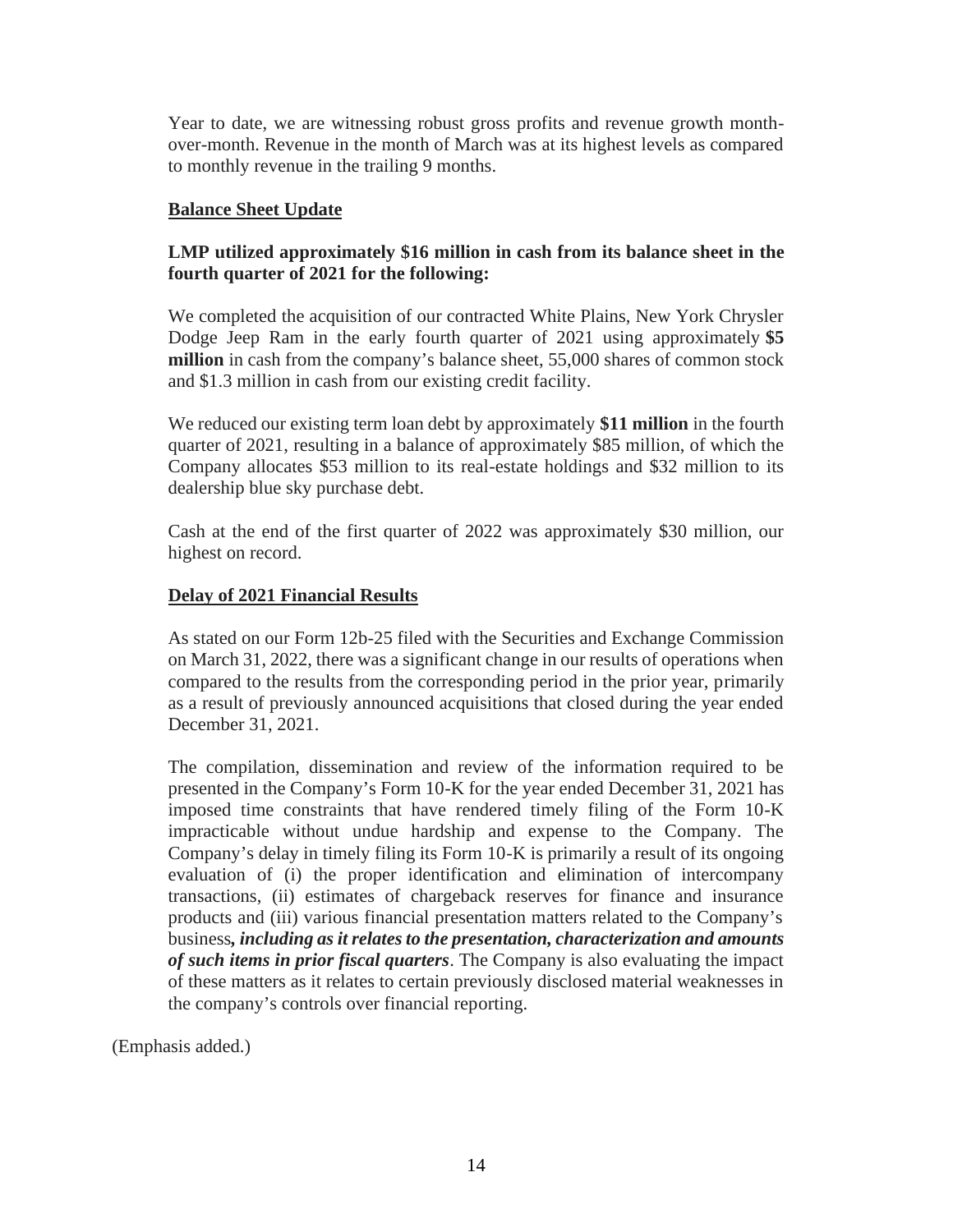32. On this news, the Company's stock price fell \$0.26 per share, or 6%, to close at \$4.02 per share on April 18, 2022.

33. The above statements identified in ¶ 29 were materially false and/or misleading, and failed to disclose material adverse facts about the Company's business, operations, and prospects. Specifically, Defendants failed to disclose to investors: (1) that the Company lacked adequate internal controls over accounting and financial reporting; (2) that, as a result, the Company engaged in the improper identification and elimination of intercompany transactions; (3) that the Company used incorrect estimates for chargeback reserves for finance and insurance products; (4) that the Company had misclassified certain items in its financial statements which impacting balance sheet and income statement financial statement captions; (5) that, as a result, the Company overstated its revenue; (6) that, as a result of the foregoing, the Company would have to restate certain of its previously issued financial statements and results; and (7) that, as a result of the foregoing, Defendants' positive statements about the Company's business, operations, and prospects were materially misleading and/or lacked a reasonable basis.

34. On May 17, 2022, after the market closed, LMP disclosed that it could not timely file its Q1 2021 quarterly report because "[t]he compilation, dissemination and review of the information required to be presented in the Form 10-Q for the relevant fiscal quarter has imposed time constraints that have rendered timely filing of the Form 10-Q impracticable without undue hardship and expense to the registrant." In particular, the Company claimed the delay was attributable to its ongoing evaluation of "(i) the proper identification and elimination of intercompany transactions, (ii) estimates of chargeback reserves for finance and insurance products and (iii) various financial presentation matters related to the registrant's business." LMP further disclosed that due to errors in the Company's quarterly reports during fiscal year 2021,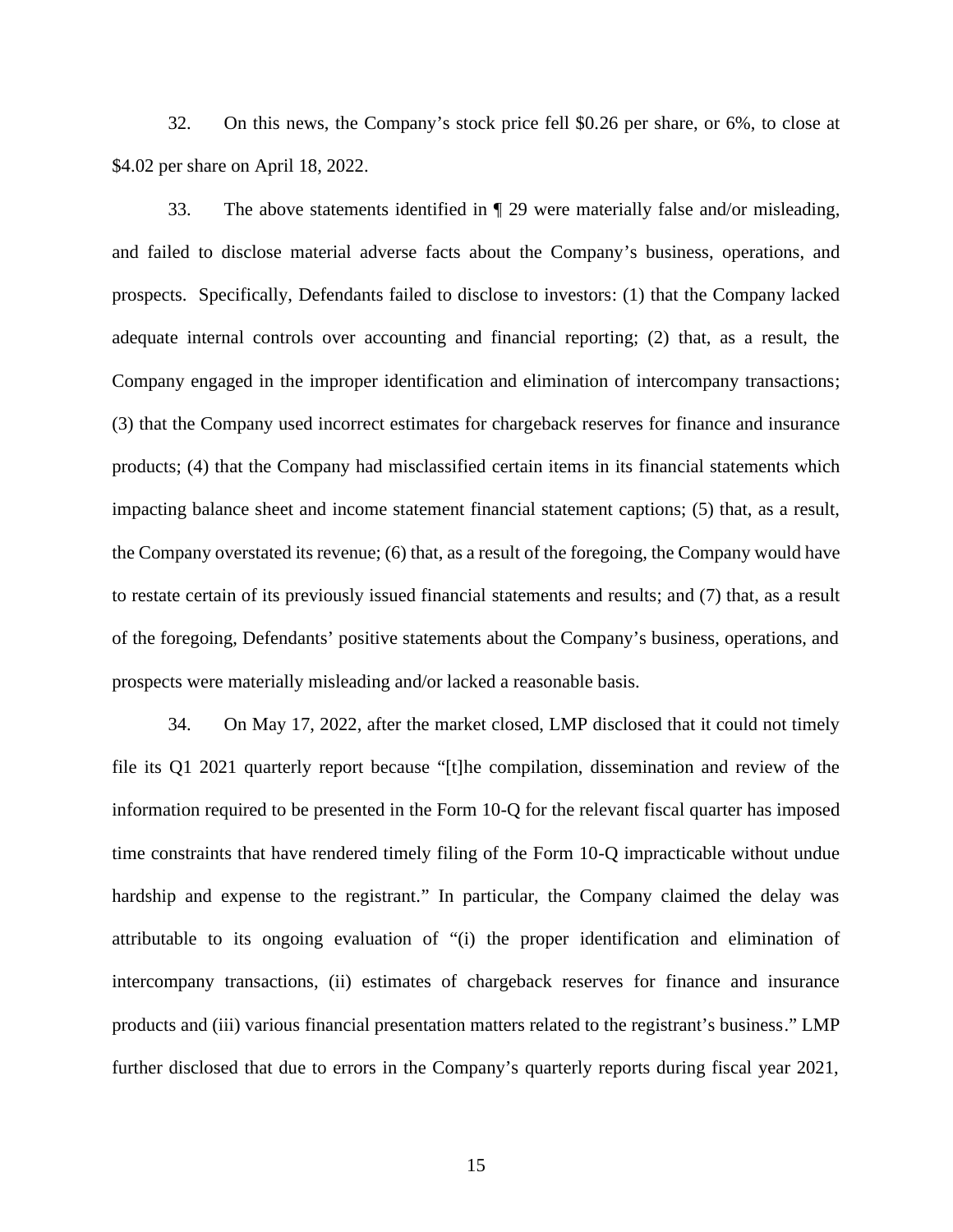such reports "will likely need to be restated." The Company also disclosed that these errors may impact "certain previously disclosed material weaknesses in the registrant's controls over financial reporting." In greater part, the Company disclosed:

The compilation, dissemination and review of the information required to be presented in the Form 10-Q for the relevant fiscal quarter has imposed time constraints that have rendered timely filing of the Form 10-Q impracticable without undue hardship and expense to the registrant. The registrant's delay in timely filing its Form 10-Q is primarily a result of its ongoing evaluation of (i) the proper identification and elimination of intercompany transactions, (ii) estimates of chargeback reserves for finance and insurance products and (iii) various financial presentation matters related to the registrant's business, in each case, in the context of its ongoing preparation of its Annual Report on Form 10-K for the year ended December 31, 2021, including as it relates to the presentation, characterization and amounts of such items in the fiscal 2021 quarters, the Quarterly Reports on Form 10-Q for which the registrant currently believes will likely need to be restated. The registrant is also evaluating the impact of these matters as it relates to certain previously disclosed material weaknesses in the registrant's controls over financial reporting, which the registrant is evaluating in the context of its Annual Report on Form 10-K as well. The registrant undertakes the responsibility to use its best efforts to file such quarterly report as soon as reasonably practicable and, in any event, following the filing by the registrant of its Annual Report on Form 10-K for the year ended December 31, 2021.

35. On this news, the Company's stock price fell \$0.07 per share, or 1.5%, to close at

\$4.60 per share on May 18, 2022.

36. The above statements identified in ¶ 32 were materially false and/or misleading, and failed to disclose material adverse facts about the Company's business, operations, and prospects. Specifically, Defendants failed to disclose to investors: (1) that the Company lacked adequate internal controls over accounting and financial reporting; (2) that, as a result, the Company engaged in the improper identification and elimination of intercompany transactions; (3) that the Company used incorrect estimates for chargeback reserves for finance and insurance products; (4) that the Company had misclassified certain items in its financial statements which impacting balance sheet and income statement financial statement captions; (5) that, as a result,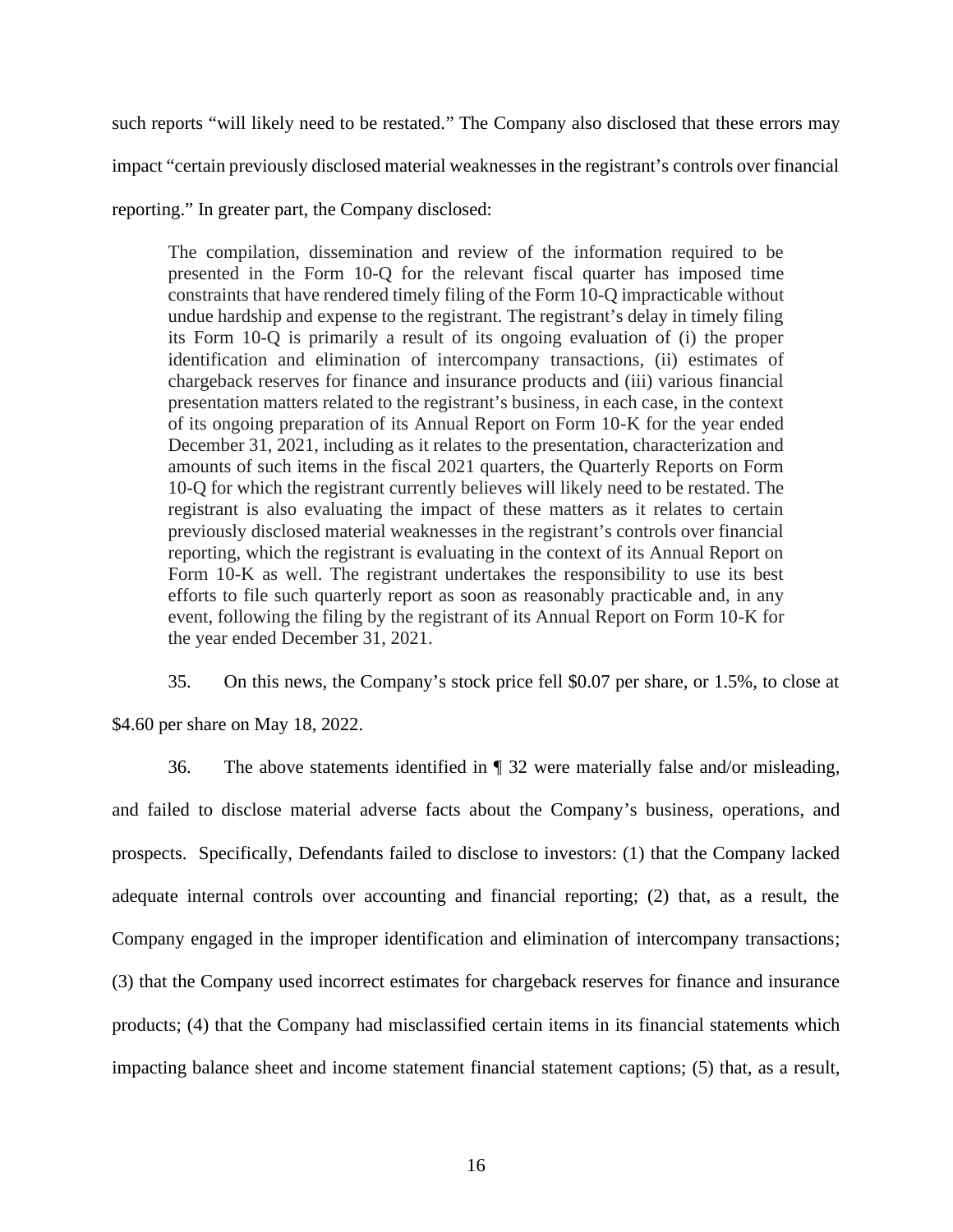the Company overstated its revenue; (6) that, as a result of the foregoing, the Company would have to restate certain of its previously issued financial statements and results; and (7) that, as a result of the foregoing, Defendants' positive statements about the Company's business, operations, and prospects were materially misleading and/or lacked a reasonable basis.

### **Disclosures at the End of the Class Period**

37. On May 19, 2022, after the market closed, LMP issued a press release disclosing that "the Company's previously issued condensed consolidated financial statements as of and for the quarters ended March 31, 2021, June 30, 2021, and September 30, 2021 are required to be restated and should no longer be relied upon primarily due to the following errors: (i) the improper identification and elimination of intercompany transactions, (ii) incorrect estimates of chargeback reserves for finance and insurance products, and (iii) certain financial statement misclassifications impacting various balance sheet and income statement financial statement captions in the Relevant Periods." LMP further disclosed that the errors would cause "[a]n approximate decrease in total revenues and total cost of sales" of "\$10 to \$15 million for the nine months ended September 30, 2021," "\$4 to \$8 million for the six months ended June 30, 2021," and "\$500 thousand to \$1 million for the three months ended March 31, 2021." LMP further disclosed that "[c]ertain balance sheet captions for certain of the [r]elevant [p]eriods, including accounts payable, other non-current liabilities, and other current assets, are expected to be materially impacted." LMP further disclosed that "in light of the misstatements . . . material weaknesses exist in the Company's internal control over financial reporting and that the Company's disclosure controls and procedures were not effective." In greater part, the Company stated:

LMP Automotive Holdings, Inc. (NASDAQ: LMPX) ("LMP" or the "Company"), an e-commerce and facilities-based automotive retailer in the United States, today announced that it plans to restate previously issued financial statements as of and for each of the first three quarterly periods in 2021 to correct certain accounting items.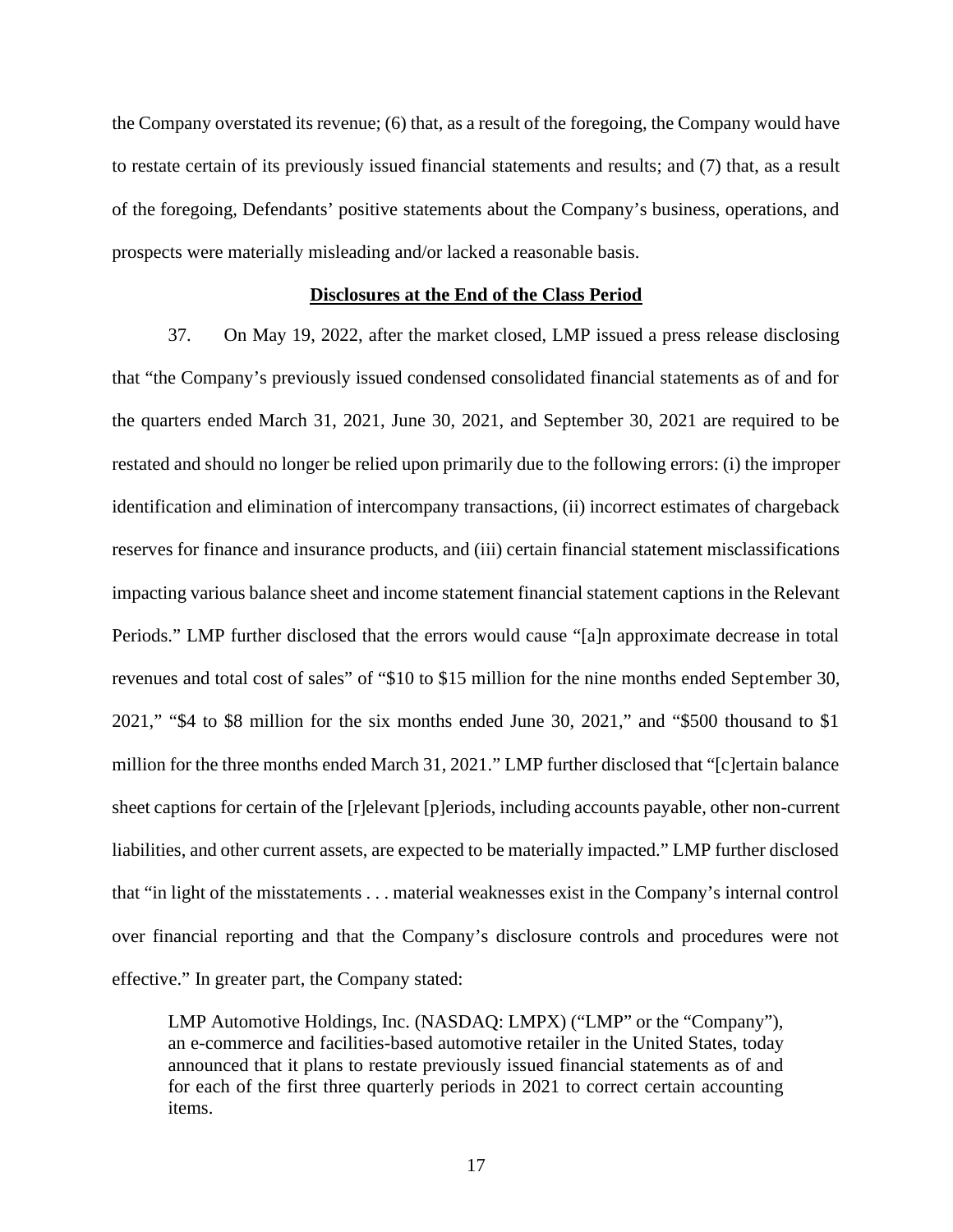On May 16, 2022, management of LMP Automotive Holdings, Inc. and the audit committee of the Company's board of directors concluded that the Company's previously issued condensed consolidated financial statements as of and for the quarters ended March 31, 2021, June 30, 2021, and September 30, 2021 are required to be restated and should no longer be relied upon primarily due to the following errors: (i) the improper identification and elimination of intercompany transactions, (ii) incorrect estimates of chargeback reserves for finance and insurance products, and (iii) certain financial statement misclassifications impacting various balance sheet and income statement financial statement captions in the Relevant Periods.

The aggregate effects are currently estimated to be the following:

- An approximate decrease in total revenues and total cost of sales as follows:
	- \$10 to \$15 million for the nine months ended September 30, 2021
	- \$4 to \$8 million for the six months ended June 30, 2021
	- \$500 thousand to \$1 million for the three months ended March 31, 2021
- Gross profit and net income for the Relevant Periods are not expected to be materially impacted.
- Certain balance sheet captions for certain of the Relevant Periods, including accounts payable, other non-current liabilities, and other current assets, are expected to be materially impacted.
- Total assets and total liabilities for the Relevant Periods are not expected to be materially impacted.

The expected changes do not affect compliance with the financial covenants contained in the Company's outstanding debt instruments or compliance with any other agreement of the Company or its subsidiaries.

As such, the Company will restate its financial statements for the Relevant Periods in its Annual Report on Form 10-K for the year ended December 31, 2021 (the "2021 10-K"). The Company's management has concluded that in light of the misstatements described above, material weaknesses exist in the Company's internal control over financial reporting and that the Company's disclosure controls and procedures were not effective. The Company's planned remediation with respect to such material weaknesses will be described in more detail in the 2021  $10-K$ .

The Company's management and the Audit Committee have discussed the matters disclosed in this Current Report on Form 8-K with its independent registered public accounting firm.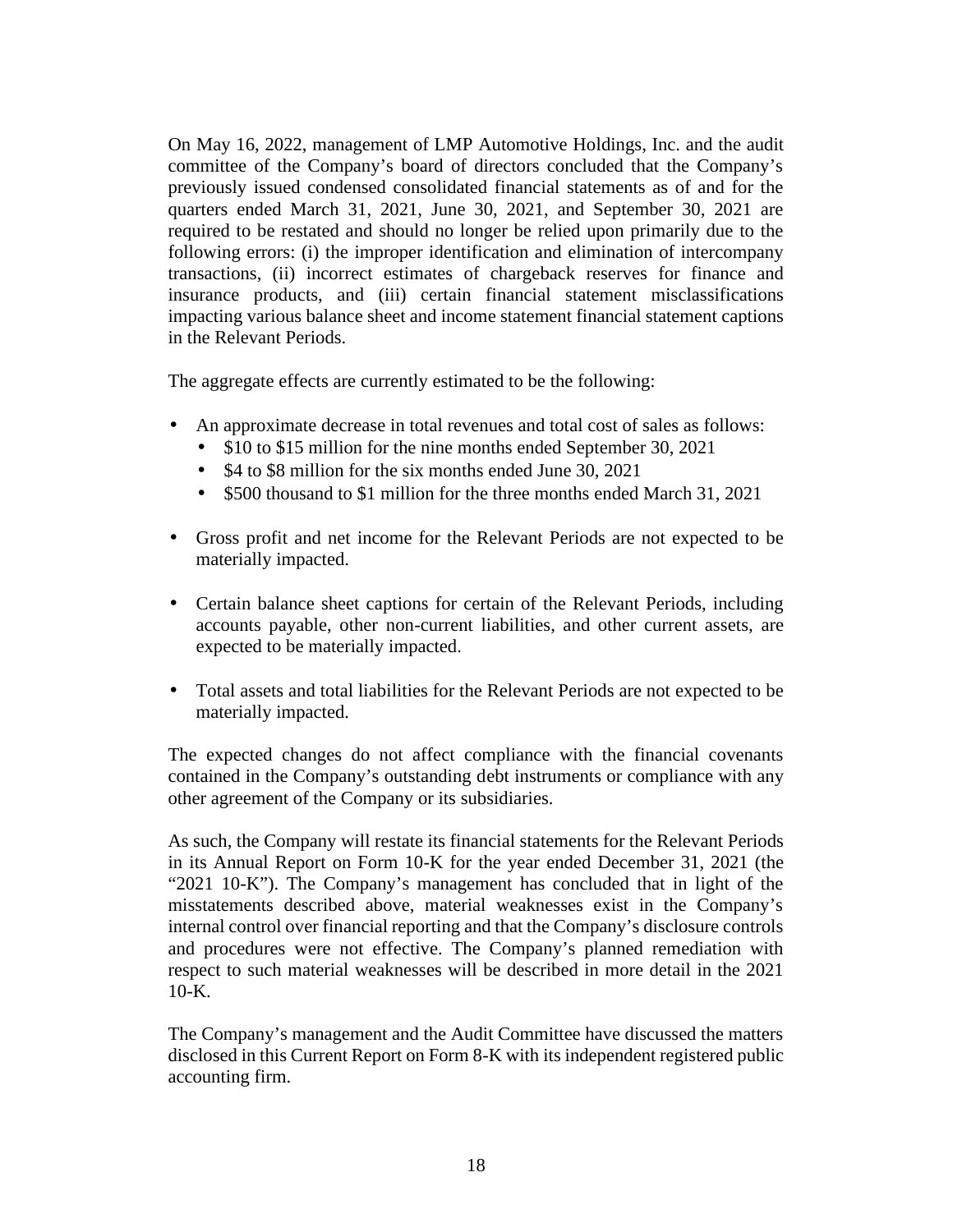38. On this news, the Company's stock price fell \$0.20 per share, or 4.4%, to close at \$4.26 per share on May 20, 2022.

### **CLASS ACTION ALLEGATIONS**

39. Plaintiff brings this action as a class action pursuant to Federal Rule of Civil Procedure 23(a) and (b)(3) on behalf of a class, consisting of all persons and entities that purchased or otherwise acquired LMP securities between June 29, 2021 and May 19, 2022, inclusive, and who were damaged thereby (the "Class"). Excluded from the Class are Defendants, the officers and directors of the Company, at all relevant times, members of their immediate families and their legal representatives, heirs, successors, or assigns, and any entity in which Defendants have or had a controlling interest.

40. The members of the Class are so numerous that joinder of all members is impracticable. Throughout the Class Period, LMP's shares actively traded on the NASDAQ. While the exact number of Class members is unknown to Plaintiff at this time and can only be ascertained through appropriate discovery, Plaintiff believes that there are at least hundreds or thousands of members in the proposed Class. Millions of LMP shares were traded publicly during the Class Period on the NASDAQ. Record owners and other members of the Class may be identified from records maintained by LMP or its transfer agent and may be notified of the pendency of this action by mail, using the form of notice similar to that customarily used in securities class actions.

41. Plaintiff's claims are typical of the claims of the members of the Class as all members of the Class are similarly affected by Defendants' wrongful conduct in violation of federal law that is complained of herein.

42. Plaintiff will fairly and adequately protect the interests of the members of the Class and has retained counsel competent and experienced in class and securities litigation.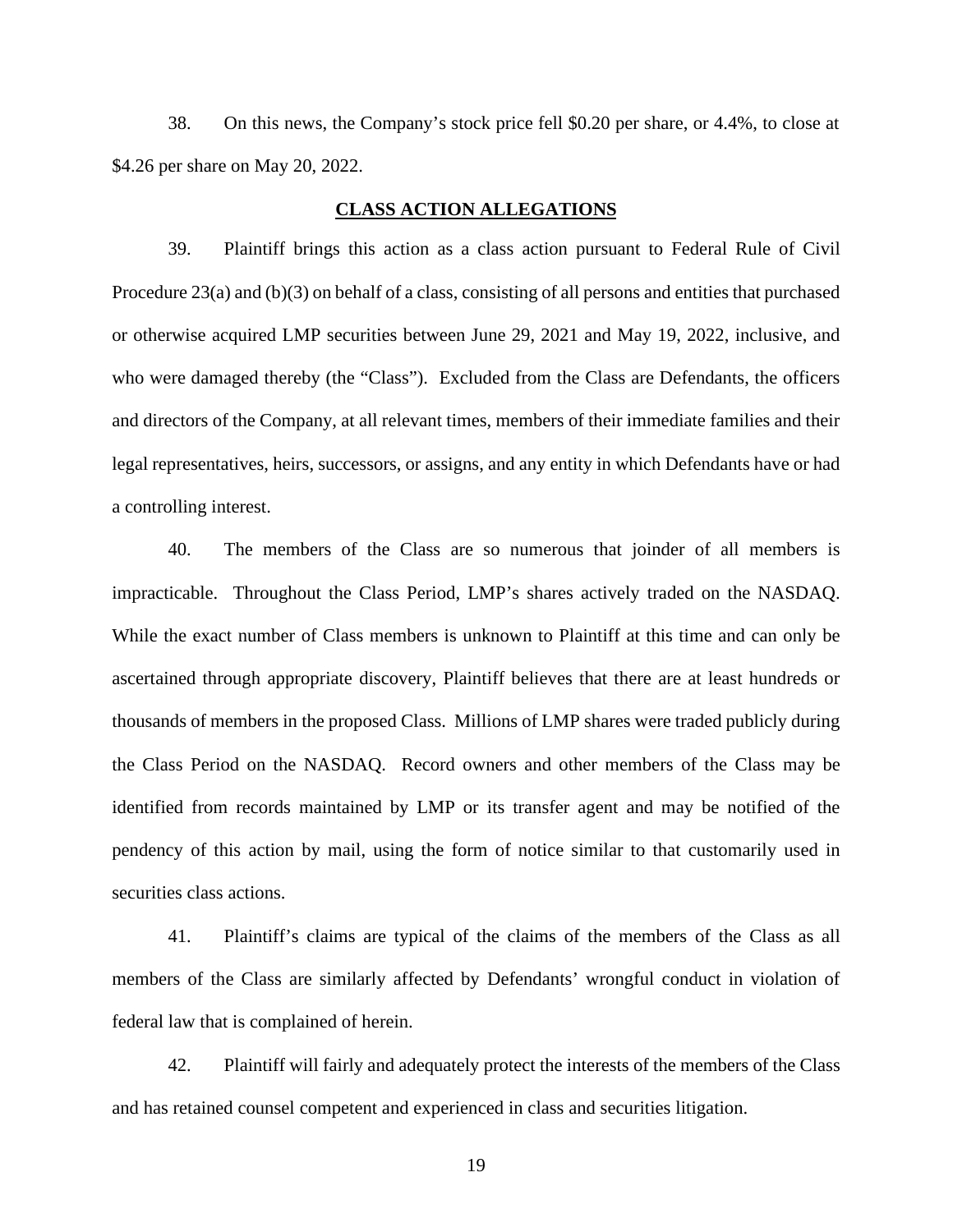43. Common questions of law and fact exist as to all members of the Class and predominate over any questions solely affecting individual members of the Class. Among the questions of law and fact common to the Class are:

(a) whether the federal securities laws were violated by Defendants' acts as alleged herein;

(b) whether statements made by Defendants to the investing public during the Class Period omitted and/or misrepresented material facts about the business, operations, and prospects of LMP; and

(c) to what extent the members of the Class have sustained damages and the proper measure of damages.

44. A class action is superior to all other available methods for the fair and efficient adjudication of this controversy since joinder of all members is impracticable. Furthermore, as the damages suffered by individual Class members may be relatively small, the expense and burden of individual litigation makes it impossible for members of the Class to individually redress the wrongs done to them. There will be no difficulty in the management of this action as a class action.

#### **UNDISCLOSED ADVERSE FACTS**

45. The market for LMP's securities was open, well-developed and efficient at all relevant times. As a result of these materially false and/or misleading statements, and/or failures to disclose, LMP's securities traded at artificially inflated prices during the Class Period. Plaintiff and other members of the Class purchased or otherwise acquired LMP's securities relying upon the integrity of the market price of the Company's securities and market information relating to LMP, and have been damaged thereby.

46. During the Class Period, Defendants materially misled the investing public, thereby inflating the price of LMP's securities, by publicly issuing false and/or misleading statements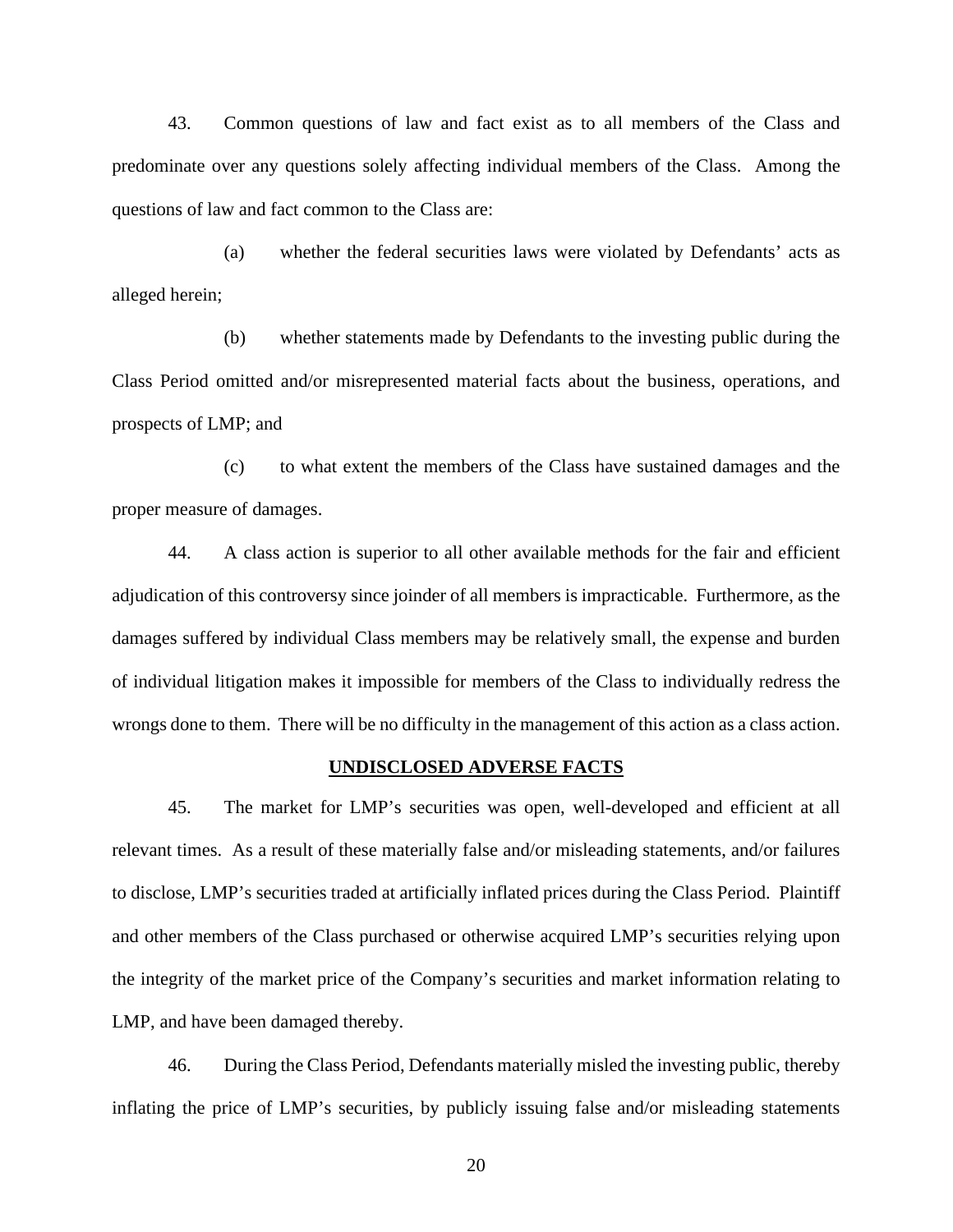and/or omitting to disclose material facts necessary to make Defendants' statements, as set forth herein, not false and/or misleading. The statements and omissions were materially false and/or misleading because they failed to disclose material adverse information and/or misrepresented the truth about LMP's business, operations, and prospects as alleged herein.

47. At all relevant times, the material misrepresentations and omissions particularized in this Complaint directly or proximately caused or were a substantial contributing cause of the damages sustained by Plaintiff and other members of the Class. As described herein, during the Class Period, Defendants made or caused to be made a series of materially false and/or misleading statements about LMP's financial well-being and prospects. These material misstatements and/or omissions had the cause and effect of creating in the market an unrealistically positive assessment of the Company and its financial well-being and prospects, thus causing the Company's securities to be overvalued and artificially inflated at all relevant times. Defendants' materially false and/or misleading statements during the Class Period resulted in Plaintiff and other members of the Class purchasing the Company's securities at artificially inflated prices, thus causing the damages complained of herein when the truth was revealed.

#### **LOSS CAUSATION**

48. Defendants' wrongful conduct, as alleged herein, directly and proximately caused the economic loss suffered by Plaintiff and the Class.

49. During the Class Period, Plaintiff and the Class purchased LMP's securities at artificially inflated prices and were damaged thereby. The price of the Company's securities significantly declined when the misrepresentations made to the market, and/or the information alleged herein to have been concealed from the market, and/or the effects thereof, were revealed, causing investors' losses.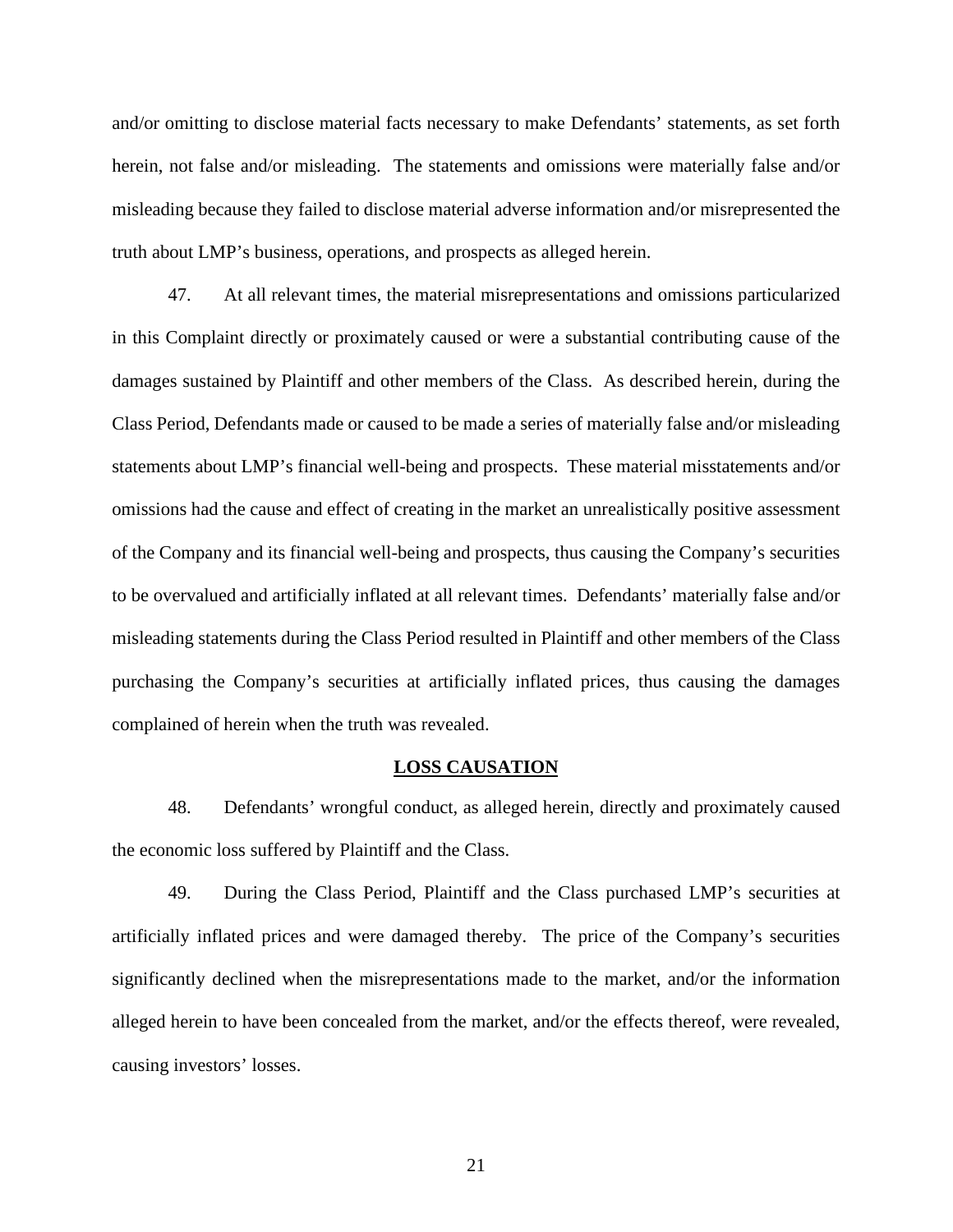#### **SCIENTER ALLEGATIONS**

50. As alleged herein, Defendants acted with scienter since Defendants knew that the public documents and statements issued or disseminated in the name of the Company were materially false and/or misleading; knew that such statements or documents would be issued or disseminated to the investing public; and knowingly and substantially participated or acquiesced in the issuance or dissemination of such statements or documents as primary violations of the federal securities laws. As set forth elsewhere herein in detail, the Individual Defendants, by virtue of their receipt of information reflecting the true facts regarding LMP, their control over, and/or receipt and/or modification of LMP's allegedly materially misleading misstatements and/or their associations with the Company which made them privy to confidential proprietary information concerning LMP, participated in the fraudulent scheme alleged herein.

# **APPLICABILITY OF PRESUMPTION OF RELIANCE (FRAUD-ON-THE-MARKET DOCTRINE)**

51. The market for LMP's securities was open, well-developed and efficient at all relevant times. As a result of the materially false and/or misleading statements and/or failures to disclose, LMP's securities traded at artificially inflated prices during the Class Period. On August 11, 2021, the Company's share price closed at a Class Period high of \$19.54 per share. Plaintiff and other members of the Class purchased or otherwise acquired the Company's securities relying upon the integrity of the market price of LMP's securities and market information relating to LMP and have been damaged thereby.

52. During the Class Period, the artificial inflation of LMP's shares was caused by the material misrepresentations and/or omissions particularized in this Complaint causing the damages sustained by Plaintiff and other members of the Class. As described herein, during the Class Period, Defendants made or caused to be made a series of materially false and/or misleading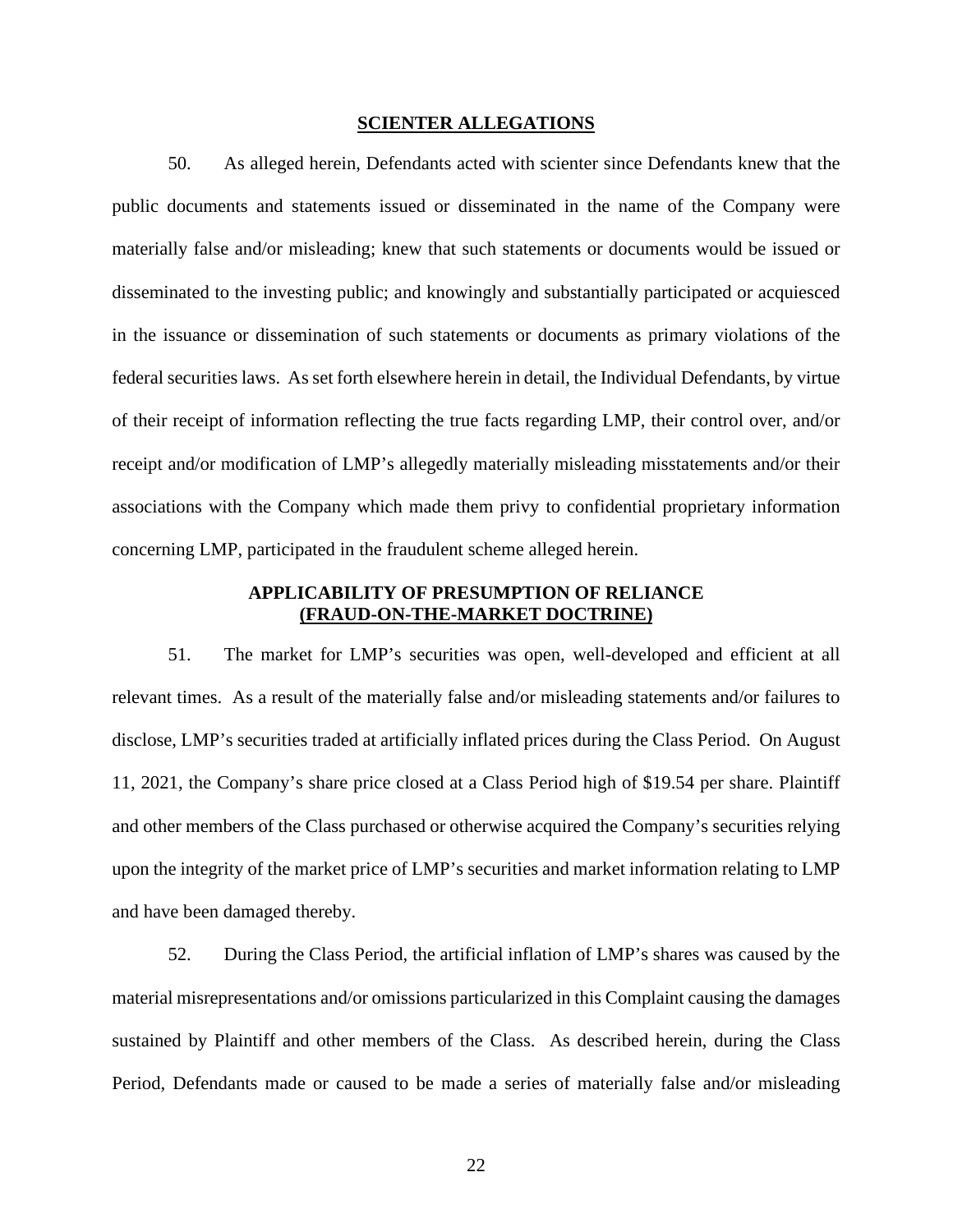statements about LMP's business, prospects, and operations. These material misstatements and/or omissions created an unrealistically positive assessment of LMP and its business, operations, and prospects, thus causing the price of the Company's securities to be artificially inflated at all relevant times, and when disclosed, negatively affected the value of the Company shares. Defendants' materially false and/or misleading statements during the Class Period resulted in Plaintiff and other members of the Class purchasing the Company's securities at such artificially inflated prices, and each of them has been damaged as a result.

53. At all relevant times, the market for LMP's securities was an efficient market for the following reasons, among others:

(a) LMP shares met the requirements for listing, and was listed and actively traded on the NASDAQ, a highly efficient and automated market;

(b) As a regulated issuer, LMP filed periodic public reports with the SEC and/or the NASDAQ;

(c) LMP regularly communicated with public investors via established market communication mechanisms, including through regular dissemination of press releases on the national circuits of major newswire services and through other wide-ranging public disclosures, such as communications with the financial press and other similar reporting services; and/or

(d) LMP was followed by securities analysts employed by brokerage firms who wrote reports about the Company, and these reports were distributed to the sales force and certain customers of their respective brokerage firms. Each of these reports was publicly available and entered the public marketplace.

54. As a result of the foregoing, the market for LMP's securities promptly digested current information regarding LMP from all publicly available sources and reflected such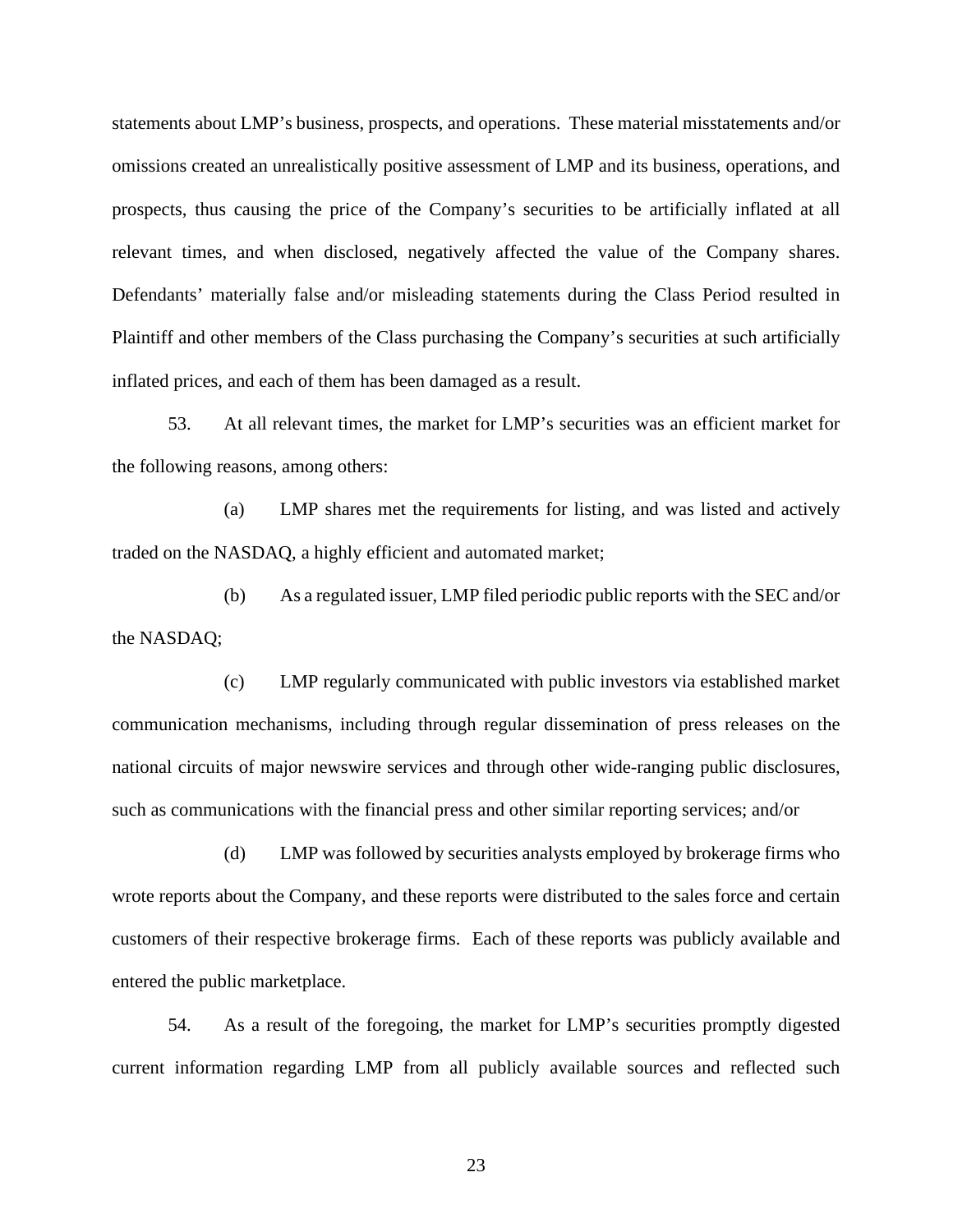information in LMP's share price. Under these circumstances, all purchasers of LMP's securities during the Class Period suffered similar injury through their purchase of LMP's securities at artificially inflated prices and a presumption of reliance applies.

55. A Class-wide presumption of reliance is also appropriate in this action under the Supreme Court's holding in *Affiliated Ute Citizens of Utah v. United States*, 406 U.S. 128 (1972), because the Class's claims are, in large part, grounded on Defendants' material misstatements and/or omissions. Because this action involves Defendants' failure to disclose material adverse information regarding the Company's business operations and financial prospects—information that Defendants were obligated to disclose—positive proof of reliance is not a prerequisite to recovery. All that is necessary is that the facts withheld be material in the sense that a reasonable investor might have considered them important in making investment decisions. Given the importance of the Class Period material misstatements and omissions set forth above, that requirement is satisfied here.

#### **NO SAFE HARBOR**

56. The statutory safe harbor provided for forward-looking statements under certain circumstances does not apply to any of the allegedly false statements pleaded in this Complaint. The statements alleged to be false and misleading herein all relate to then-existing facts and conditions. In addition, to the extent certain of the statements alleged to be false may be characterized as forward looking, they were not identified as "forward-looking statements" when made and there were no meaningful cautionary statements identifying important factors that could cause actual results to differ materially from those in the purportedly forward-looking statements. In the alternative, to the extent that the statutory safe harbor is determined to apply to any forwardlooking statements pleaded herein, Defendants are liable for those false forward-looking statements because at the time each of those forward-looking statements was made, the speaker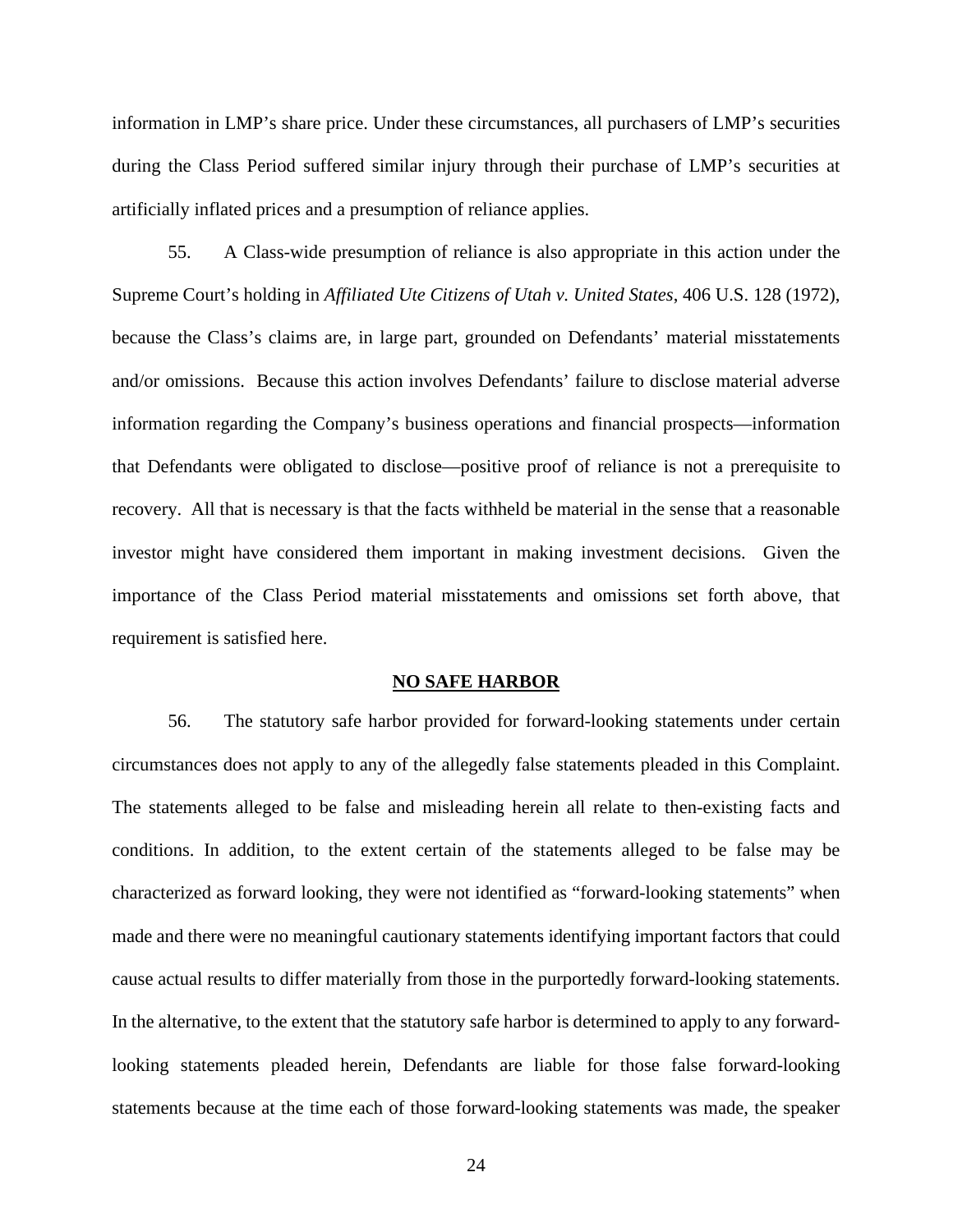had actual knowledge that the forward-looking statement was materially false or misleading, and/or the forward-looking statement was authorized or approved by an executive officer of LMP who knew that the statement was false when made.

### **FIRST CLAIM**

### **Violation of Section 10(b) of The Exchange Act and Rule 10b-5 Promulgated Thereunder Against All Defendants**

57. Plaintiff repeats and re-alleges each and every allegation contained above as if fully set forth herein.

58. During the Class Period, Defendants carried out a plan, scheme and course of conduct which was intended to and, throughout the Class Period, did: (i) deceive the investing public, including Plaintiff and other Class members, as alleged herein; and (ii) cause Plaintiff and other members of the Class to purchase LMP's securities at artificially inflated prices. In furtherance of this unlawful scheme, plan and course of conduct, Defendants, and each defendant, took the actions set forth herein.

59. Defendants (i) employed devices, schemes, and artifices to defraud; (ii) made untrue statements of material fact and/or omitted to state material facts necessary to make the statements not misleading; and (iii) engaged in acts, practices, and a course of business which operated as a fraud and deceit upon the purchasers of the Company's securities in an effort to maintain artificially high market prices for LMP's securities in violation of Section 10(b) of the Exchange Act and Rule 10b-5. All Defendants are sued either as primary participants in the wrongful and illegal conduct charged herein or as controlling persons as alleged below.

60. Defendants, individually and in concert, directly and indirectly, by the use, means or instrumentalities of interstate commerce and/or of the mails, engaged and participated in a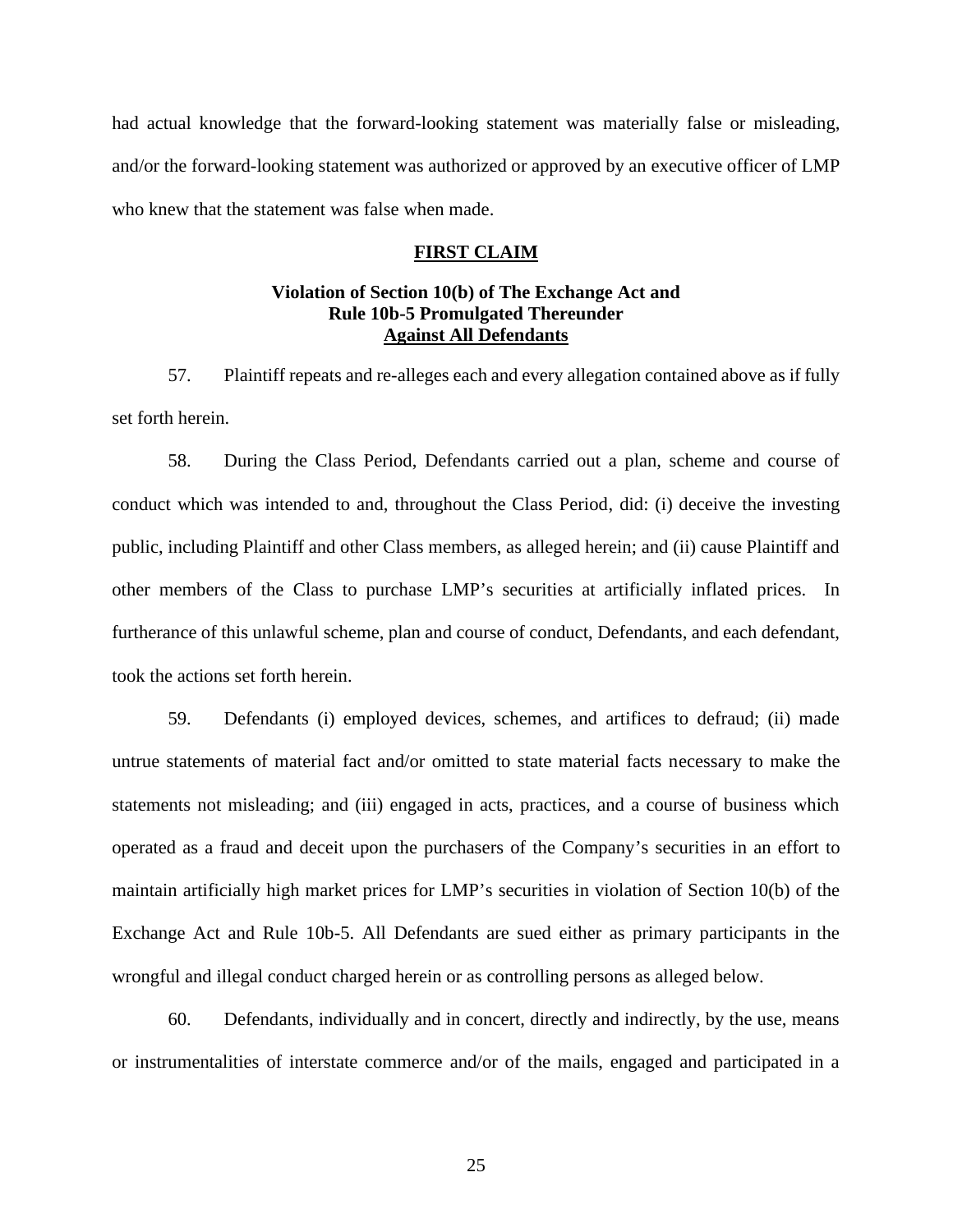continuous course of conduct to conceal adverse material information about LMP's financial well being and prospects, as specified herein.

61. Defendants employed devices, schemes and artifices to defraud, while in possession of material adverse non-public information and engaged in acts, practices, and a course of conduct as alleged herein in an effort to assure investors of LMP's value and performance and continued substantial growth, which included the making of, or the participation in the making of, untrue statements of material facts and/or omitting to state material facts necessary in order to make the statements made about LMP and its business operations and future prospects in light of the circumstances under which they were made, not misleading, as set forth more particularly herein, and engaged in transactions, practices and a course of business which operated as a fraud and deceit upon the purchasers of the Company's securities during the Class Period.

62. Each of the Individual Defendants' primary liability and controlling person liability arises from the following facts: (i) the Individual Defendants were high-level executives and/or directors at the Company during the Class Period and members of the Company's management team or had control thereof; (ii) each of these defendants, by virtue of their responsibilities and activities as a senior officer and/or director of the Company, was privy to and participated in the creation, development and reporting of the Company's internal budgets, plans, projections and/or reports; (iii) each of these defendants enjoyed significant personal contact and familiarity with the other defendants and was advised of, and had access to, other members of the Company's management team, internal reports and other data and information about the Company's finances, operations, and sales at all relevant times; and (iv) each of these defendants was aware of the Company's dissemination of information to the investing public which they knew and/or recklessly disregarded was materially false and misleading.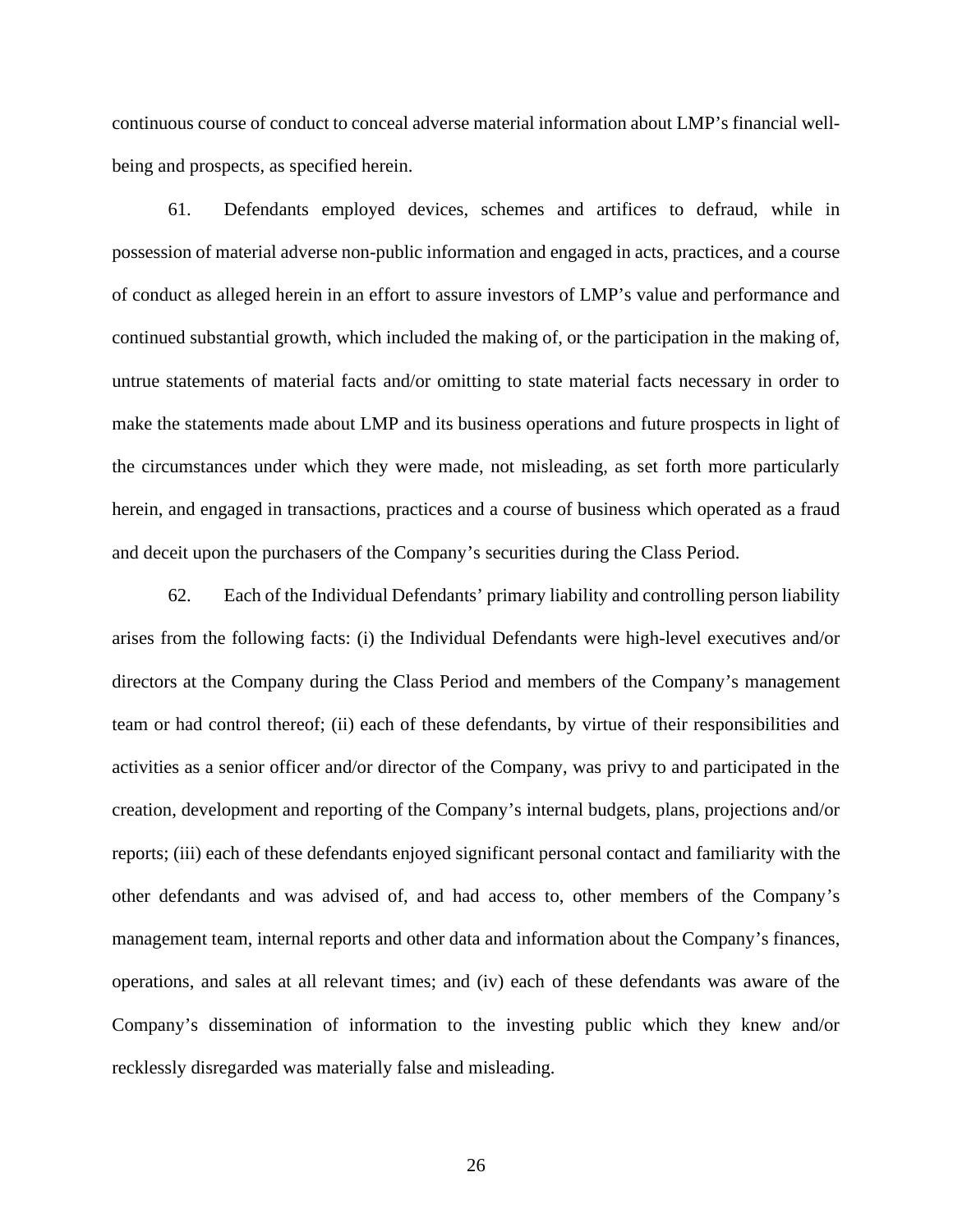63. Defendants had actual knowledge of the misrepresentations and/or omissions of material facts set forth herein, or acted with reckless disregard for the truth in that they failed to ascertain and to disclose such facts, even though such facts were available to them. Such defendants' material misrepresentations and/or omissions were done knowingly or recklessly and for the purpose and effect of concealing LMP's financial well-being and prospects from the investing public and supporting the artificially inflated price of its securities. As demonstrated by Defendants' overstatements and/or misstatements of the Company's business, operations, financial well-being, and prospects throughout the Class Period, Defendants, if they did not have actual knowledge of the misrepresentations and/or omissions alleged, were reckless in failing to obtain such knowledge by deliberately refraining from taking those steps necessary to discover whether those statements were false or misleading.

64. As a result of the dissemination of the materially false and/or misleading information and/or failure to disclose material facts, as set forth above, the market price of LMP's securities was artificially inflated during the Class Period. In ignorance of the fact that market prices of the Company's securities were artificially inflated, and relying directly or indirectly on the false and misleading statements made by Defendants, or upon the integrity of the market in which the securities trades, and/or in the absence of material adverse information that was known to or recklessly disregarded by Defendants, but not disclosed in public statements by Defendants during the Class Period, Plaintiff and the other members of the Class acquired LMP's securities during the Class Period at artificially high prices and were damaged thereby.

65. At the time of said misrepresentations and/or omissions, Plaintiff and other members of the Class were ignorant of their falsity, and believed them to be true. Had Plaintiff and the other members of the Class and the marketplace known the truth regarding the problems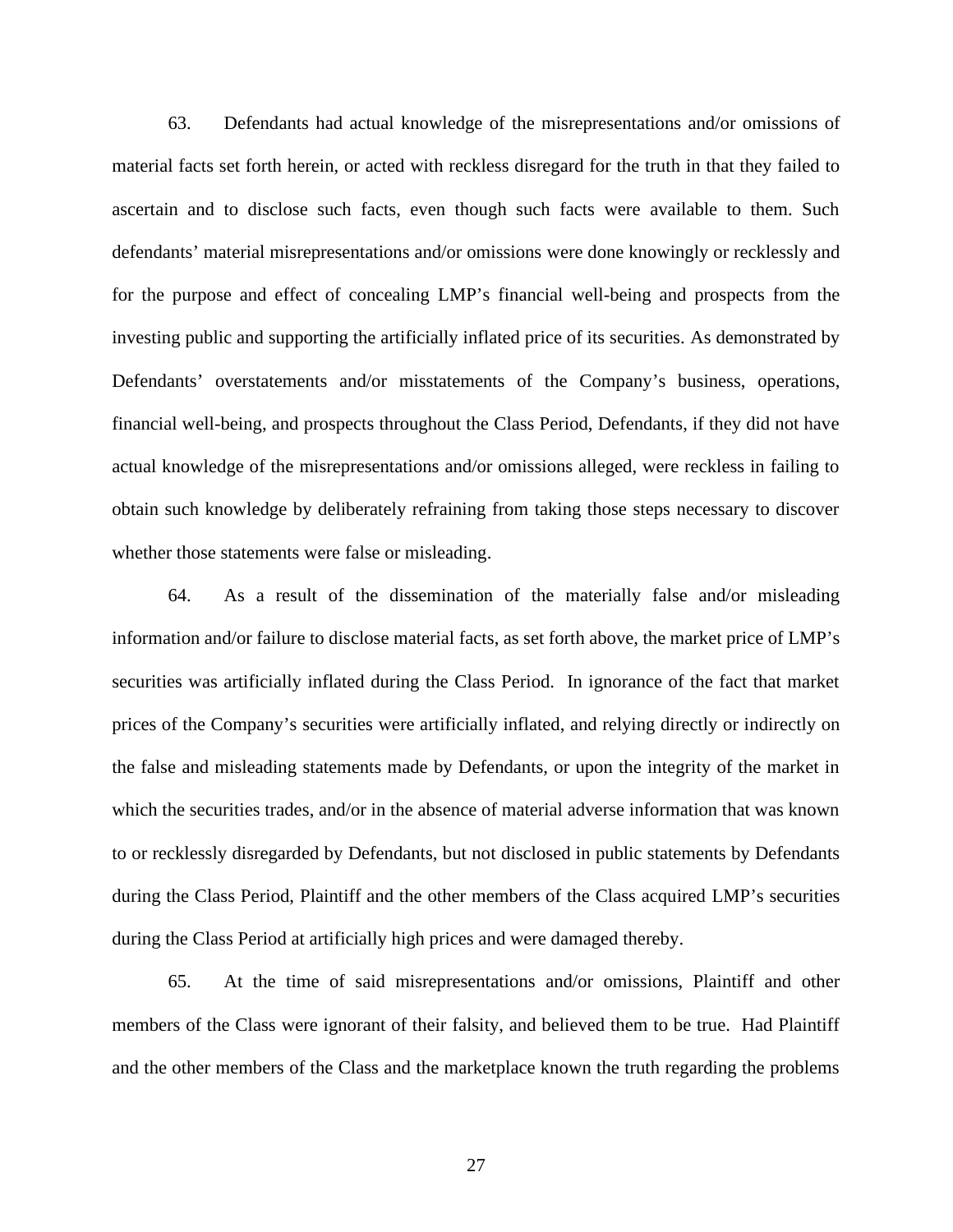that LMP was experiencing, which were not disclosed by Defendants, Plaintiff and other members of the Class would not have purchased or otherwise acquired their LMP securities, or, if they had acquired such securities during the Class Period, they would not have done so at the artificially inflated prices which they paid.

66. By virtue of the foregoing, Defendants violated Section 10(b) of the Exchange Act and Rule 10b-5 promulgated thereunder.

67. As a direct and proximate result of Defendants' wrongful conduct, Plaintiff and the other members of the Class suffered damages in connection with their respective purchases and sales of the Company's securities during the Class Period.

### **SECOND CLAIM**

# **Violation of Section 20(a) of The Exchange Act Against the Individual Defendants**

68. Plaintiff repeats and re-alleges each and every allegation contained above as if fully set forth herein.

69. Individual Defendants acted as controlling persons of LMP within the meaning of Section 20(a) of the Exchange Act as alleged herein. By virtue of their high-level positions and their ownership and contractual rights, participation in, and/or awareness of the Company's operations and intimate knowledge of the false financial statements filed by the Company with the SEC and disseminated to the investing public, Individual Defendants had the power to influence and control and did influence and control, directly or indirectly, the decision-making of the Company, including the content and dissemination of the various statements which Plaintiff contends are false and misleading. Individual Defendants were provided with or had unlimited access to copies of the Company's reports, press releases, public filings, and other statements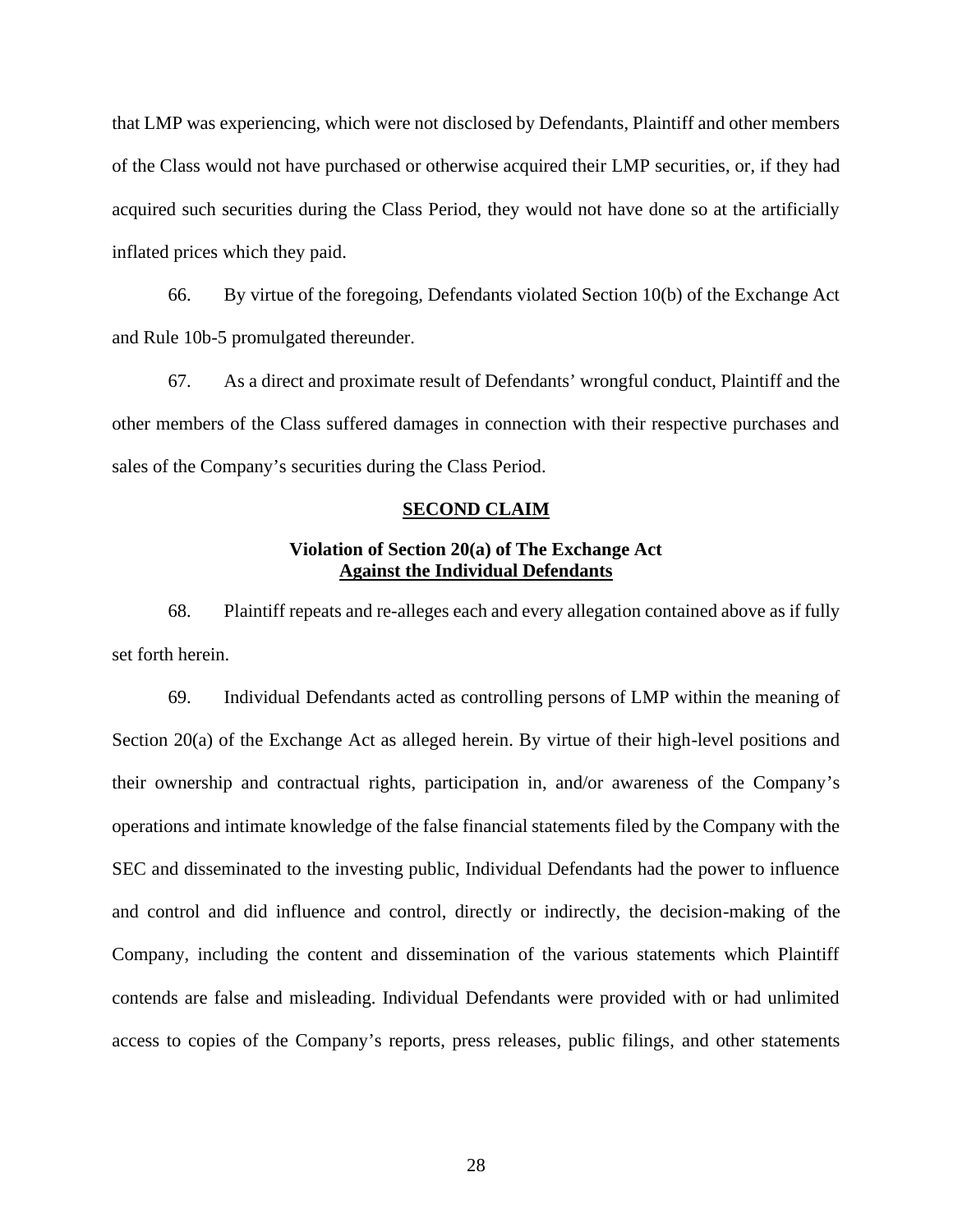alleged by Plaintiff to be misleading prior to and/or shortly after these statements were issued and had the ability to prevent the issuance of the statements or cause the statements to be corrected.

70. In particular, Individual Defendants had direct and supervisory involvement in the day-to-day operations of the Company and, therefore, had the power to control or influence the particular transactions giving rise to the securities violations as alleged herein, and exercised the same.

71. As set forth above, LMP and Individual Defendants each violated Section 10(b) and Rule 10b-5 by their acts and omissions as alleged in this Complaint. By virtue of their position as controlling persons, Individual Defendants are liable pursuant to Section 20(a) of the Exchange Act. As a direct and proximate result of Defendants' wrongful conduct, Plaintiff and other members of the Class suffered damages in connection with their purchases of the Company's securities during the Class Period.

### **PRAYER FOR RELIEF**

WHEREFORE, Plaintiff prays for relief and judgment, as follows:

(a) Determining that this action is a proper class action under Rule 23 of the Federal Rules of Civil Procedure;

(b) Awarding compensatory damages in favor of Plaintiff and the other Class members against all defendants, jointly and severally, for all damages sustained as a result of Defendants' wrongdoing, in an amount to be proven at trial, including interest thereon;

(c) Awarding Plaintiff and the Class their reasonable costs and expenses incurred in this action, including counsel fees and expert fees; and

(d) Such other and further relief as the Court may deem just and proper.

### **JURY TRIAL DEMANDED**

Plaintiff hereby demands a trial by jury.